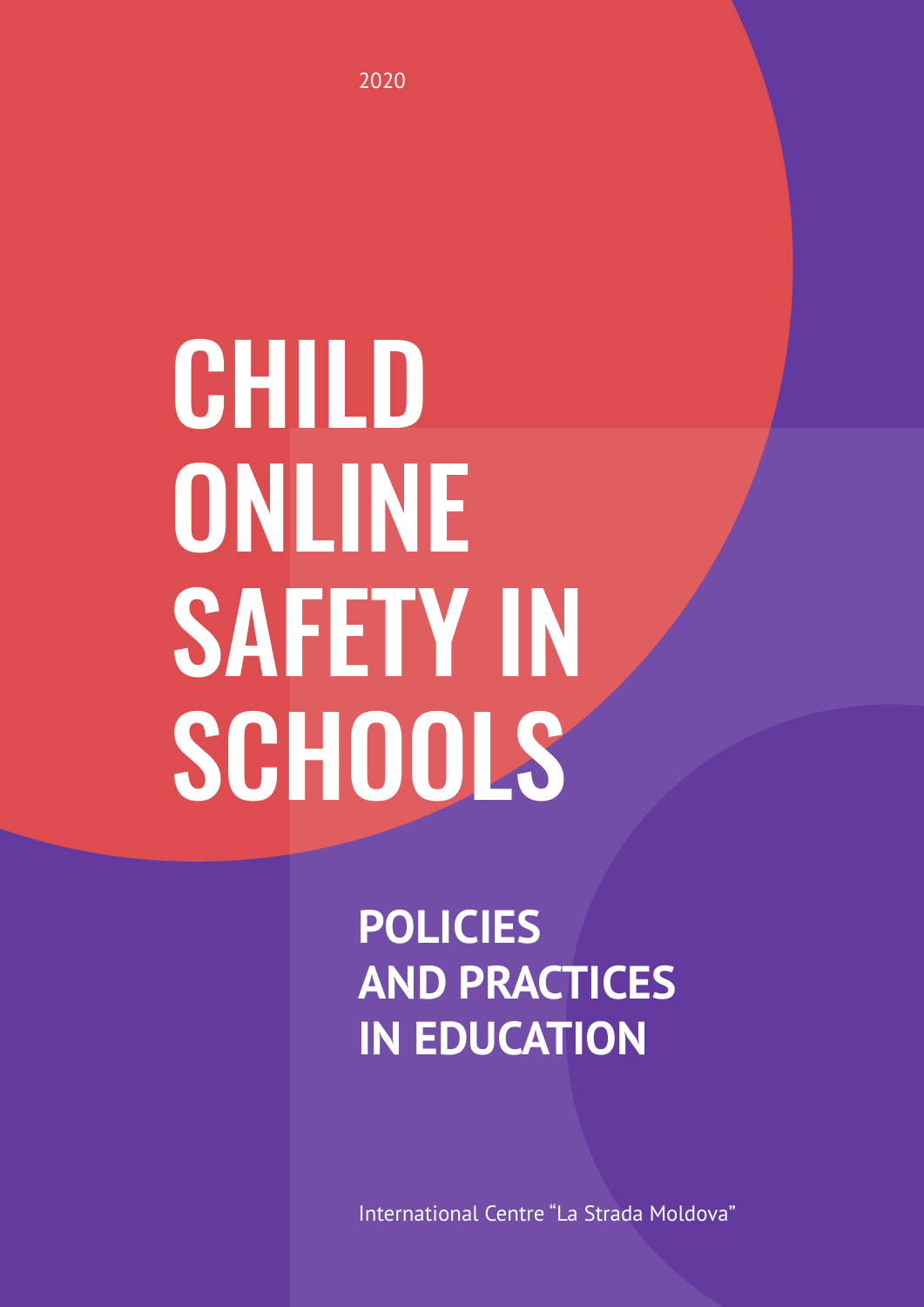



#### **Public Association International Centre "La Strada Moldova"**

Child online safety in schools. Policies and practices in Education.

#### **Author:**

Elena BOTEZATU, lawyer, director of Issues Affecting Children Program at "La Strada Moldova"

#### **Contributions:**

Cristina VAȘCHEVICI, educational psychologist Victoria GRIBINEȚ, psychologist

#### **Research coordinator:**

Ana REVENCO

For additional information regarding the present publication, you can contact us at:

MD-2012, CP 259, Chisinau, Republic of Moldova

**Tel.:** +373 22 23 49 06 **Fax.:** +373 22 23 49 07 **E-mail:** office@lastrada.md **Web:** www.lastrada.md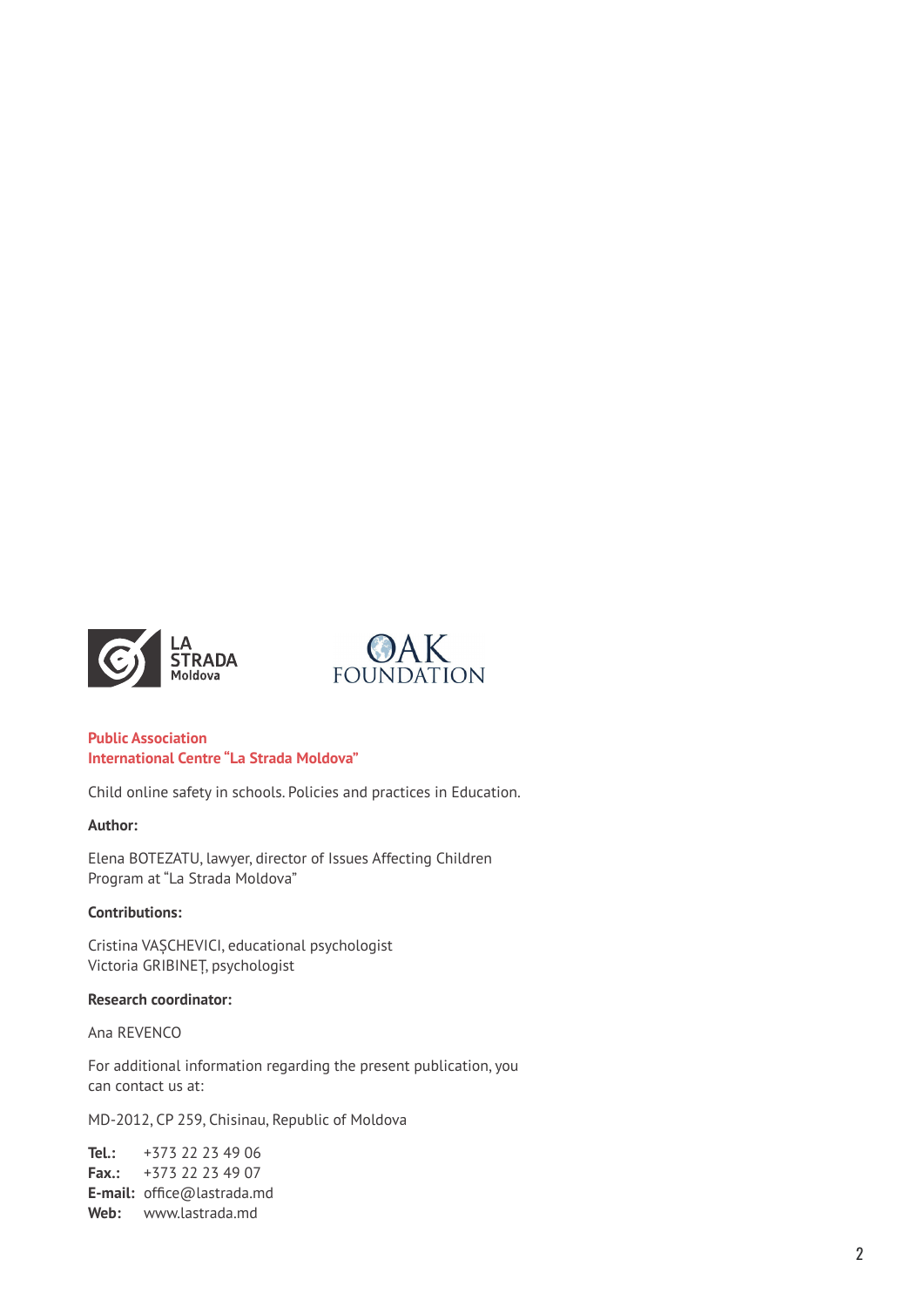# **Contents**

| Introduction                                                                   | 4  |
|--------------------------------------------------------------------------------|----|
| <b>Methodology</b>                                                             | 5  |
| 1. International recommendations' framework                                    | 7  |
| 1.1. International policies and commitments                                    | 8  |
| 1.2. Comprehensive approach model to online safety in schools                  | 12 |
| 2. The issues around child online safety                                       | 15 |
| 2.1. Interests and risks that children are exposed to online                   | 16 |
| 2.2. Online safety from the students' perspective                              | 18 |
| 2.3. Online safety from the parents' perspective                               | 20 |
| 2.4. Online safety from the teachers' perspective                              | 23 |
| 3. National policies and practices in Education                                | 26 |
| 3.1. National public policy framework and normative framework                  | 27 |
| 3.2. Practices of educational institutions in the field of child safety online | 29 |
| a. School governance                                                           | 29 |
| b. Teacher training                                                            | 31 |
| c. Policies and procedures                                                     | 31 |
| e. Online safety education                                                     | 33 |
| f. Secure technologies and infrastructure                                      | 34 |
| <b>Main conclusions and recommendations</b>                                    | 36 |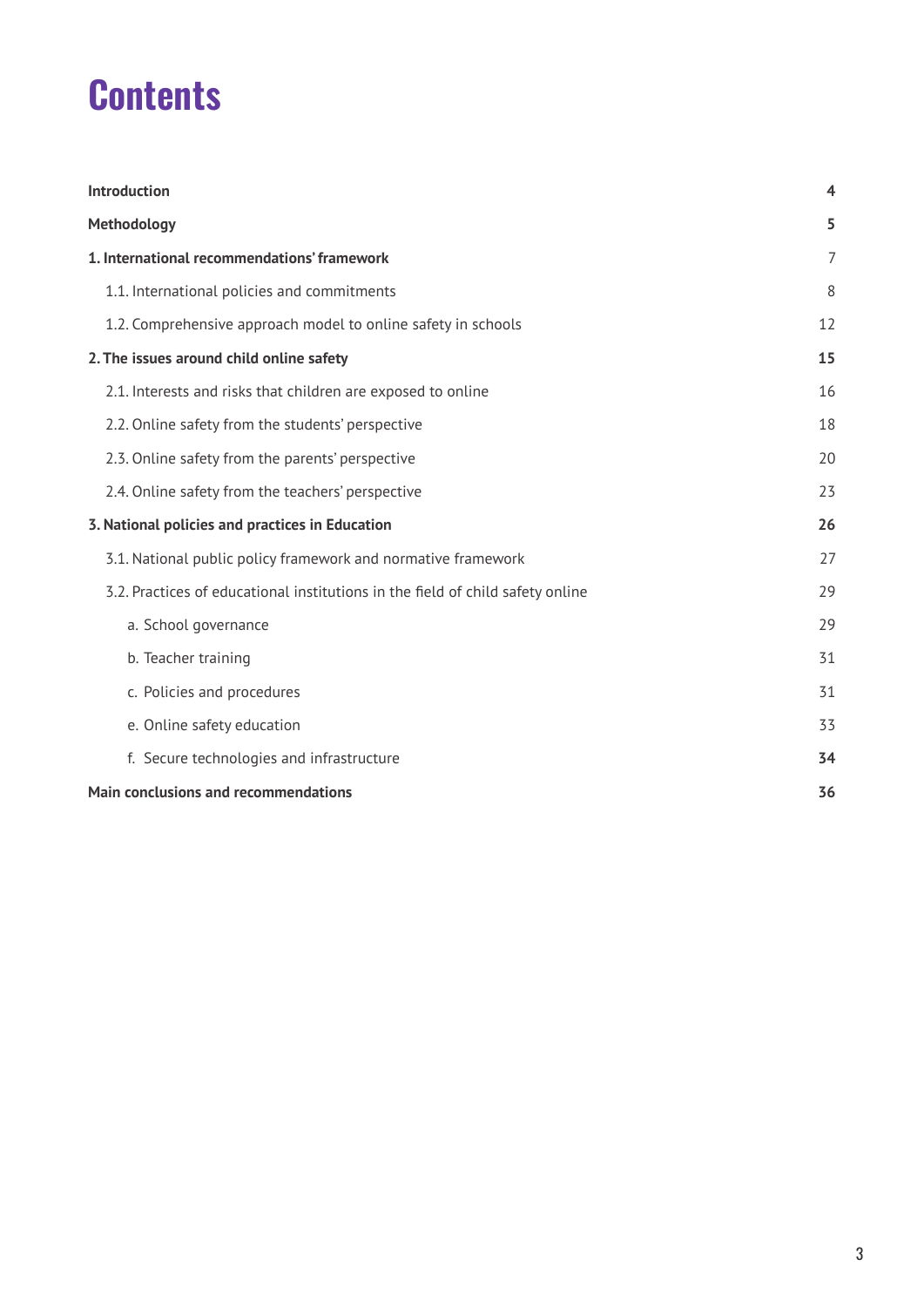# **Introduction**

We live in unprecedented times where technologies influence our lifestyle, relationships, field of work, and any type of social interaction. In this concoction of changes, children are, perhaps, the most active consumers of information technologies, and also the most vulnerable to online risks, due to their age and lack of knowledge and skills. Trends show that children use the Internet and technologies from a young age, and without the proper support and guidance from their family, educators, community, they could expose themselves to a large spectrum of risks harmful to their emotional wellbeing.

The national context, however, indicates a low level of information in parents, of training in teachers and of community awareness in general to be able to face these changes. There are some backlogs in the adaptation of the process and the contents of education to the current needs of children, in line with global trends. At present, the educational process is oriented towards sporadically organized activities or lessons about the correct use of digital devices, and some rules for online conduct. Moreover, there is a lack of intervention procedures for situations of online abuse, and when such situations happen, actions are taken intuitively.

In order to deal with these changes and cultivate safe online behaviours in children, to raise their level of resilience towards online violence, on the European level, a comprehensive approach to online safety in schools is promoted, which involves all the actors of the educational system. What does this complex approach to online safety mean? What are the challenges and needs of the actors in the field of Education from the Republic of Moldova regarding child online safety? How can the response of the educational system be improved in this regard? These are the key-questions that we are aiming to answer through this research, in order to ensure a better understanding of *online safety in the context of education, of the comprehensive approach model to online safety in schools* and of the necessary conditions for the implementation of such model in the Republic of Moldova.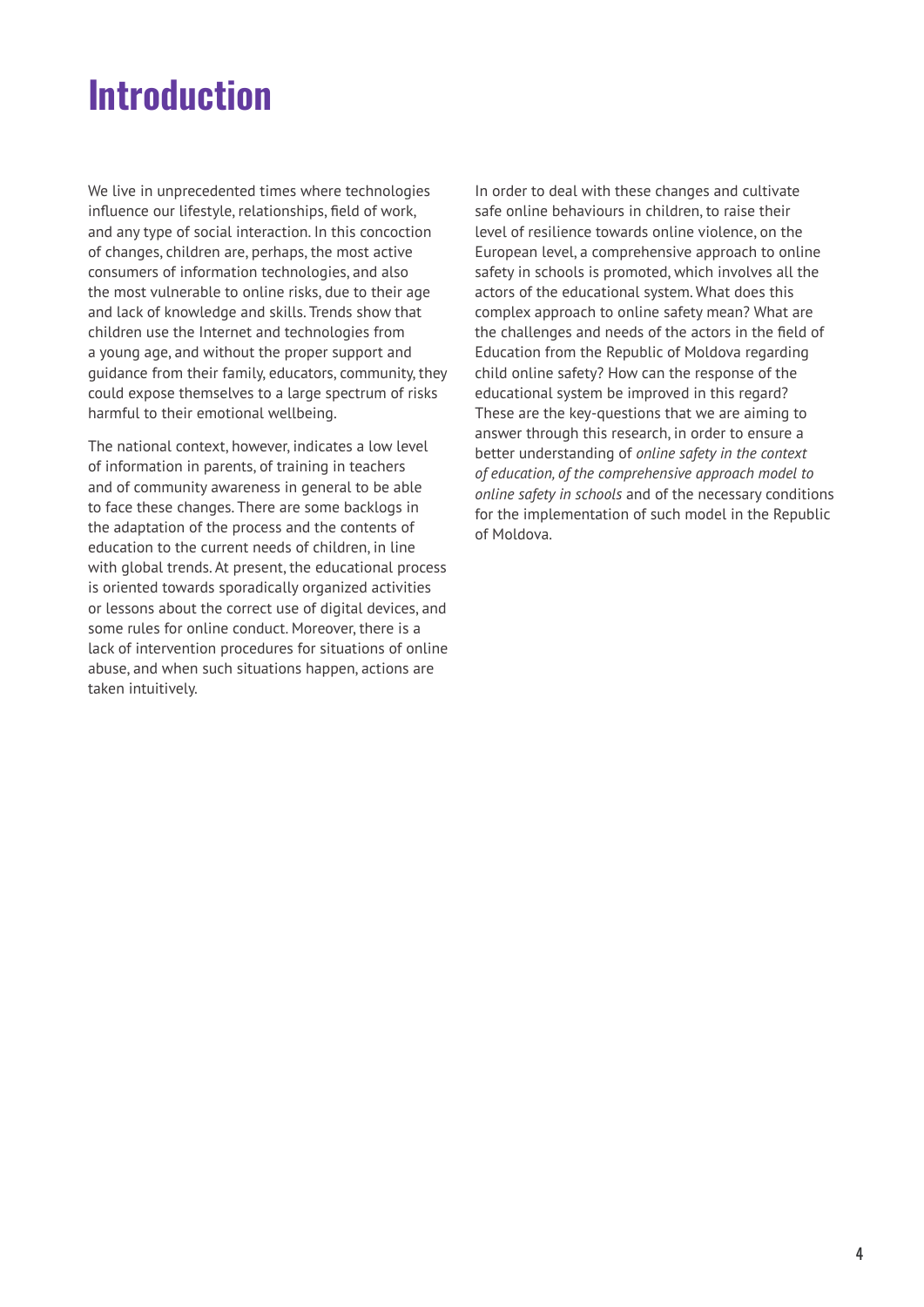# **Methodology**

This research intends to analyse the response of the educational system in promoting child online safety through researching the policies and practices of the educational institutions that aim to contribute to the prevention of online risks and protection of children from online abuses.

## Objectives:

- 1. To study the international and national recommendations' framework regarding child online safety in the context of Education;
- 2. To identify, on a national level, the issues regarding child online safety that need to be solved through educational measures;
- 3. To elaborate recommendations for improving the response of the educational system in promoting child online safety.

## Research tasks:

- 1. To study policies, recommendations and international commitments undertaken by the RM regarding online safety in the educational process;
- 2. To study the European comprehensive approach model to child online safety in schools and the good practices of implementation of this model;
- 3. To analyse the interests and risks that children are exposed to online;
- 4. To analyse the level of information and preparation of students, teachers and parents in observing and responding to these risks;
- 5. To analyse the educational measures promoting online safety planned in national policy documents;
- 6. To analyse the national normative framework in regard to child online safety and to establish the shortcomings that impede the efficient response of the educational system;
- 7. To study institutional policies and the method of coordination of efforts in the field of online safety in schools; to study the availability of training activities for teachers, intervention procedures

in case of an online abuse, partnerships and collaboration with parents in promoting online safety; to study educational methods on the topic of online safety, the main aspects covered and the practices used to secure the ICT infrastructure in schools;

8. To formulate public policy proposals to remediate identified shortcomings and gaps in the national educational practices to ensure the necessary conditions for the implementation of the comprehensive education approach model to online safety in schools.

## Research methodologies:

To achieve the objectives of this research, the following tools and methodologies were used:

- 1. Analysis of international policies and recommendations on how to approach online safety in the educational process;
- 2. Analysis of policy documents and normative documents of the RM, relevant to the goal of this research;
- 3. Focus-group discussions with 50 teachers from 48 educational institutions from 20 country districts and Chisinau;
- 4. Focus-group discussions with school management representatives from 5 educational institutions from 4 towns/villages;
- 5. Focus-group discussions with 203 secondary school students: 104 from the 6th grade and 99 from the 9th grade;
- 6. Observation method during the activities on online safety carried out for 69 school psychologists and specialists from the Psychopedagogical Assistance Service;
- 7. Questionnaire on child online safety (completed by 153 parents).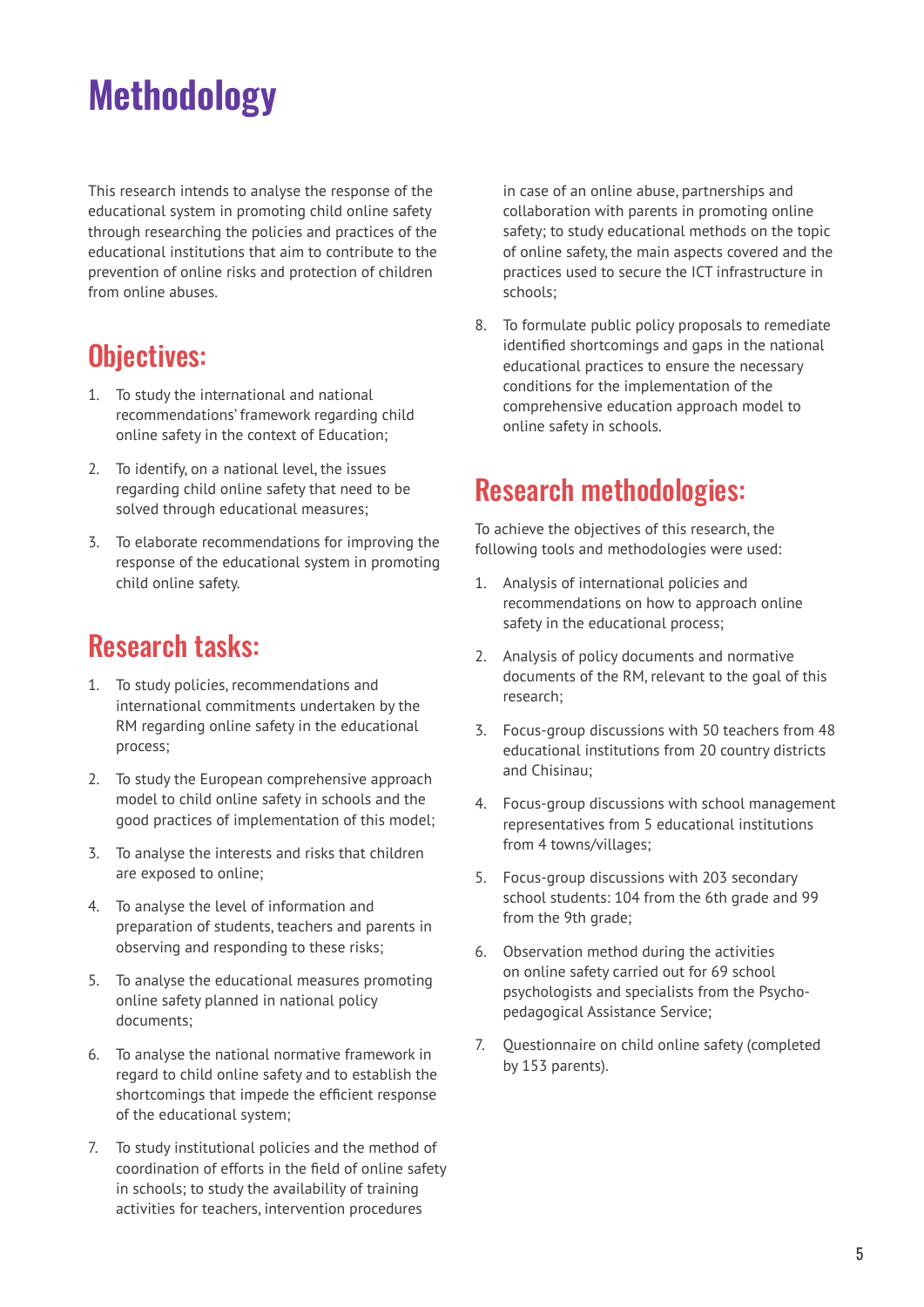## **Limitations**

The research area of this study is limited to the main issues related to child safety in the online environment and does not address topics such as digital or cyber security. The following topics will not be also covered in this research:

- Digitalisation of the educational system and the use of technology in the educational process;
- Analysis of the digital competencies of teachers, students or other actors in the field;
- Ways in which social networks are used by employees of educational institutions;
- Safety and security of the remote educational process;
- Other aspects related to the integration of ICT into Education, unless they are directly related to online risks that children are exposed to, according to chapter II.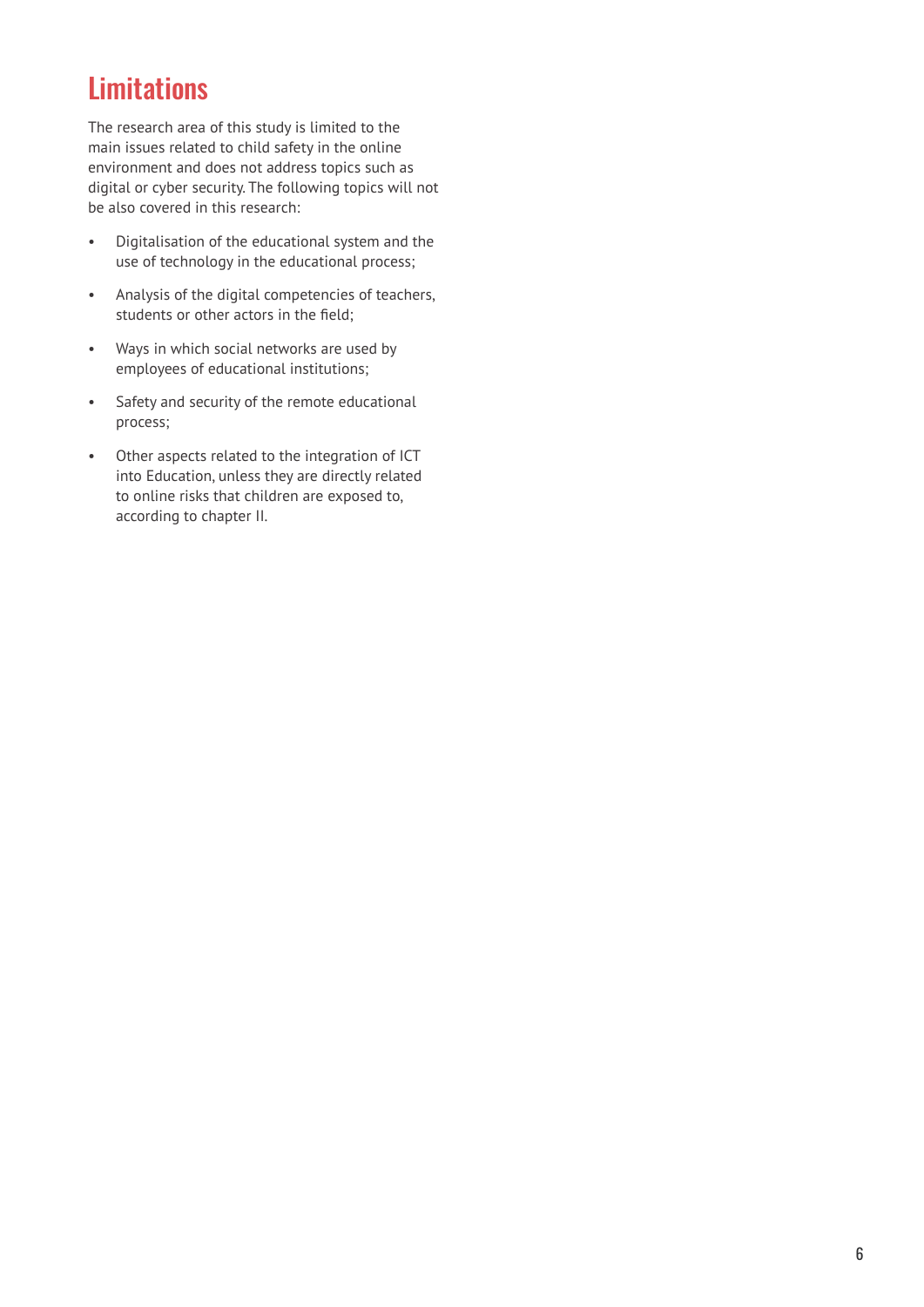# **1. International recommendations' framework**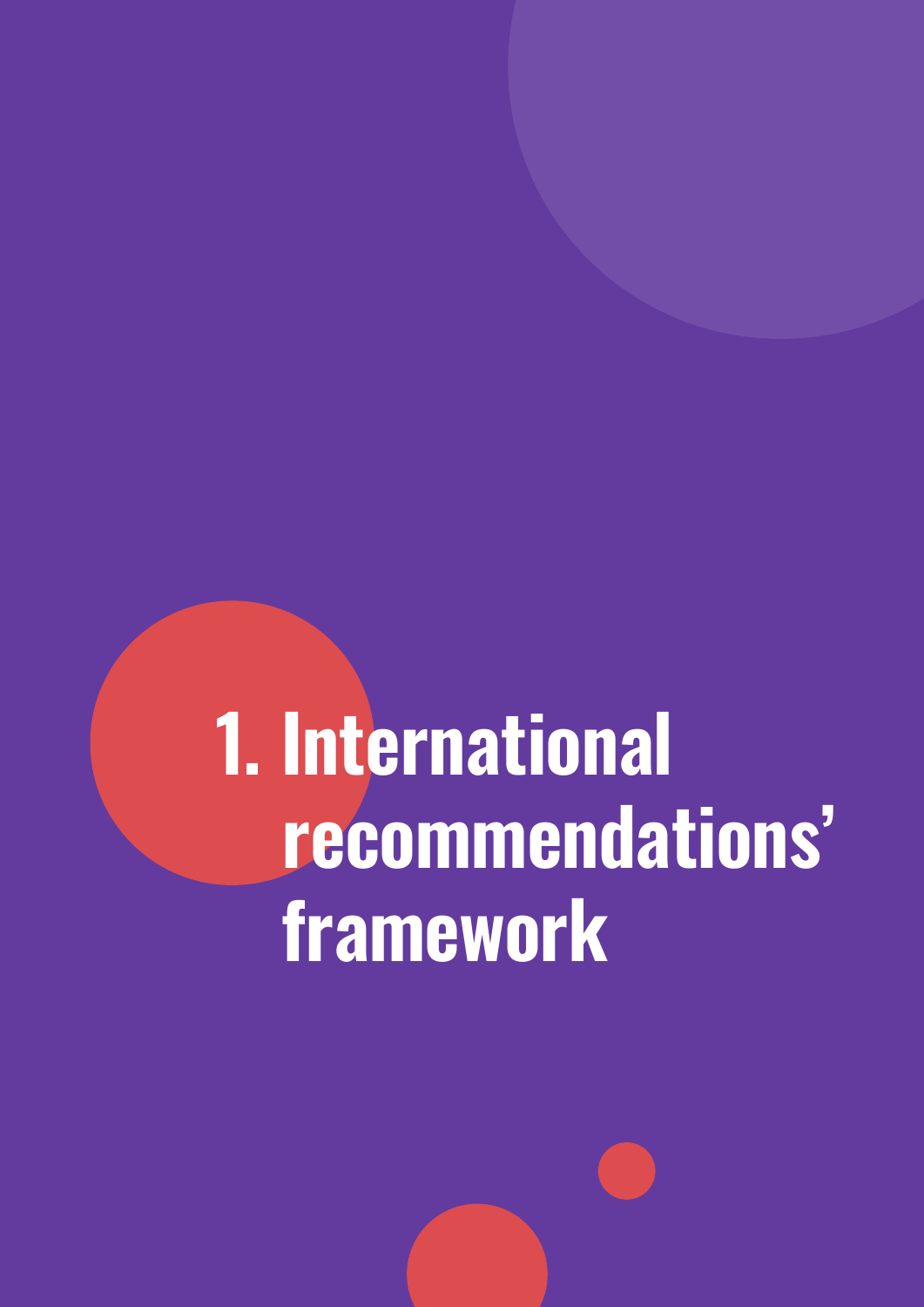# **1.1. International policies and commitments**

For several years, the international community has been concerned with child online safety and the way in which schools can develop critical thinking skills in students so that they can deal with online risks. Educational measures have been established in a number of policy documents and international recommendations, which will be referred to in this research.

## General policy framework and international commitments of the RM

## The Council of Europe Convention on the Protection of Children Against Sexual Exploitation and Sexual Abuse (Lanzarote Convention)**<sup>1</sup>**

The Republic of Moldova ratified the Lanzarote Convention in 2012 and committed to its implementation**<sup>2</sup>** . Although the Convention establishes measures of protection of children from all forms of sexual abuse and exploitation, art. 6 provides educational measures that need to be taken to ensure that all children are informed about the risks of sexual abuse and they ways through which they can defend themselves, depending on their level of development. The Convention establishes that special importance must be paid to risky situations involving the use of new information and communication technologies.

Protecting children from sexual exploitation and sexual abuse facilitated by information and communication technologies is the subject of the second round of monitoring the implementation of the Lanzarote Convention, initiated in 2017**<sup>3</sup>** . Although the monitoring report has not been published yet, data from the monitoring questionnaire includes multiple questions related to the educational system and the measures taken to prevent the transmission of intimate self-generated photographs or videos, which indicates the aspects that need to be approached in the school program to prevent the risks of online sexual abuse**<sup>4</sup>** .

## Sustainable development goals

The safety of children online in educational institutions contributes directly to the achievement of the Sustainable Development Goal (hereinafter SDG) no. 4, "Quality Education", and SDG 16, Target 16.2, "Stopping Abuse, Neglect, Exploitation, Trafficking and All Forms of Violence and Torture of Children"**<sup>5</sup>** .

## SDG no. 4 "Quality Education"

In Moldova, Goal 4 envisages achieving universal and inclusive education, but also preparing the youth and adults to better fit the labour market. The targets are: sustainable development and sustainable lifestyles, human rights, gender equality, a green economy, promotion of a culture of peace and non-violence, global citizenship and appreciation of cultural diversity, all promoted through their integration in the educational curricula (Target 4.7). One of the challenges to be also addressed relates to ensuring education facilities that are child-, disability- and gender-sensitive, and providing a safe, non-violent, inclusive and effective learning environment for all (Target 4.a).

Safety in the educational institution involves creating an environment where the child feels physically, emotionally and socially safe. A friendly and safe school environment involves an environment that ensures the wellbeing of children, respects their rights and guarantees protection of their physical and psychological integrity. In the context of the digitalization of social relationships, particularly by students, the commitments made by educational institutions to create a safe environment should include the online environment as well as the offline environment.

## SDG no. 16 "Peace, Justice and Strong Institutions"

This Goal from the 2030 Agenda in Moldova aims to develop effective, accountable and transparent institutions at all levels, which will ensure a responsive, inclusive, participatory and representative decision-making process on public policy

*<sup>1</sup> https://rm.coe.int/1680084822*

*<sup>2</sup> https://www.legis.md/cautare/getResults?doc\_id=13045&lang=ro (RO)*

*<sup>3</sup> https://rm.coe.int/thematic-questionnaire-for-the-2nd-monitoring-round-on-the-protection-/168075f307*

*<sup>4</sup> https://rm.coe.int/thematic-questionnaire-for-the-2nd-monitoring-round-on-the-protection-/168075f307*

*<sup>5</sup> https://www.md.undp.org/content/moldova/en/home/sustainable-development-goals/goal-16-peace-justice-and-strong-institutions.html*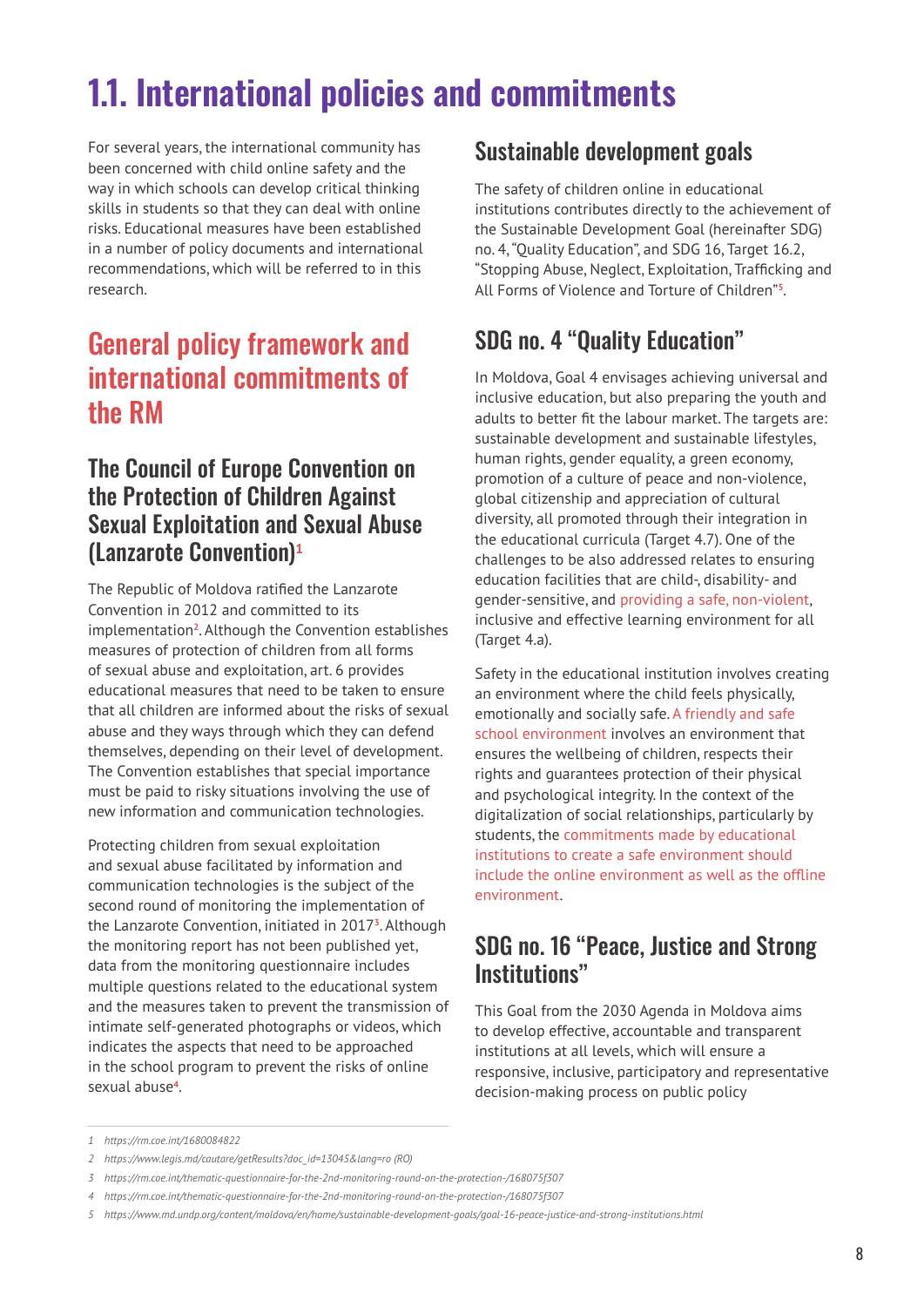development and use of public money. An important focus will be placed on the reduction of all forms of violence, especially domestic violence and sexual violence, and ending and combating abuse, trafficking and violence against children (Target 16.2).

Abuse and violence against children can be manifested in schools, where they should be protected and cared for, at home or in the online environment. "Moldova 2030" is an opportunity to elaborate policies that would protect children from all forms of violence, including online violence.

## Thematic policy framework regarding the online safety of children during the educational process

## The European Strategy for a better internet for children**<sup>6</sup>**

The strategy is based on four main pillars: 1) Stimulating quality content online for young people; 2) Stepping up awareness and empowerment; 3) Creating a safe environment for children online; and 4) Fighting against child sexual abuse and child sexual exploitation. The strategy proposes a series of actions to be undertaken by the Commission, Member States and the whole industry value chain**<sup>7</sup>** . The strategy was approved in 2012, a term for its implementation has not been established and it continues to be the key policy document on a European level that guides the states in the elaboration of their own policies in the field of child online safety.

One of the actions established for stimulating quality content online for young people is "digital and media literacy and teaching online safety in schools". The strategy established the obligation of the memberstates to take the following actions:

- Step up the implementation of strategies to include teaching online safety in school curricula by 2013;
- Reinforce informal education about online safety and "provide for" online safety policies in schools and adequate teacher training;

Support public-private partnerships to reach the above goals.

At the same time, the European Commission has assumed the following commitments:

- Support the identification and exchange of best practices among Member States in the areas of formal and informal education on online safety, the creation of relevant educational content, and public-private relationships aimed at reaching out to children, parents, teachers and carers;
- Develop a specific module within Europass for digital competence and improve the indicators for use and impact of ICT in education.

## A Digital Agenda for Europe**<sup>8</sup>**

Although it is a rather complex policy document that aims to define the key enabling role that the use of information and communications technologies will have to play if Europe wants to succeed in its ambitions for 2020, it also regulates the obligation of Member-States to include online safety in schools. According to the actions planned, member-states of the European Union were meant to include online safety into the school curricula before 2013.

## Digital Education Action Plan**<sup>9</sup>**

The priority of the European Commission to "Develop relevant digital competencies and skills for the digital transformation" also refers to online safety as one of fields that describe digital competency. One of the actions planned in this regard is to launch an EU-wide awareness-raising campaign targeting educators, parents and learners to foster online safety, cyber hygiene and media literacy.

This policy document highlights the importance of online safety and "cyber hygiene" in the context of developing digital competencies. The Action Plan recognizes the need to strengthen children's critical thinking and to develop their competencies, so they can analyse and overcome existing dangers. To do so, actions must be taken to raise awareness in educators, parents and learners about online safety.

## European Framework DigCompOrg**<sup>10</sup>**

This framework represents a set of measures that

*<sup>6</sup> https://eur-lex.europa.eu/legal-content/EN/TXT/PDF/?uri=CELEX:52012DC0196&from=EN*

*<sup>7</sup> https://eur-lex.europa.eu/legal-content/EN/TXT/PDF/?uri=CELEX:52012DC0196&from=EN*

*<sup>8</sup> https://eur-lex.europa.eu/LexUriServ/LexUriServ.do?uri=COM:2010:0245:FIN:EN:PDF*

*<sup>9</sup> https://eur-lex.europa.eu/legal-content/EN/TXT/PDF/?uri=CELEX:52018DC0022&from=EN #footnoteref21*

*<sup>10</sup> https://ec.europa.eu/jrc/en/digcomporg*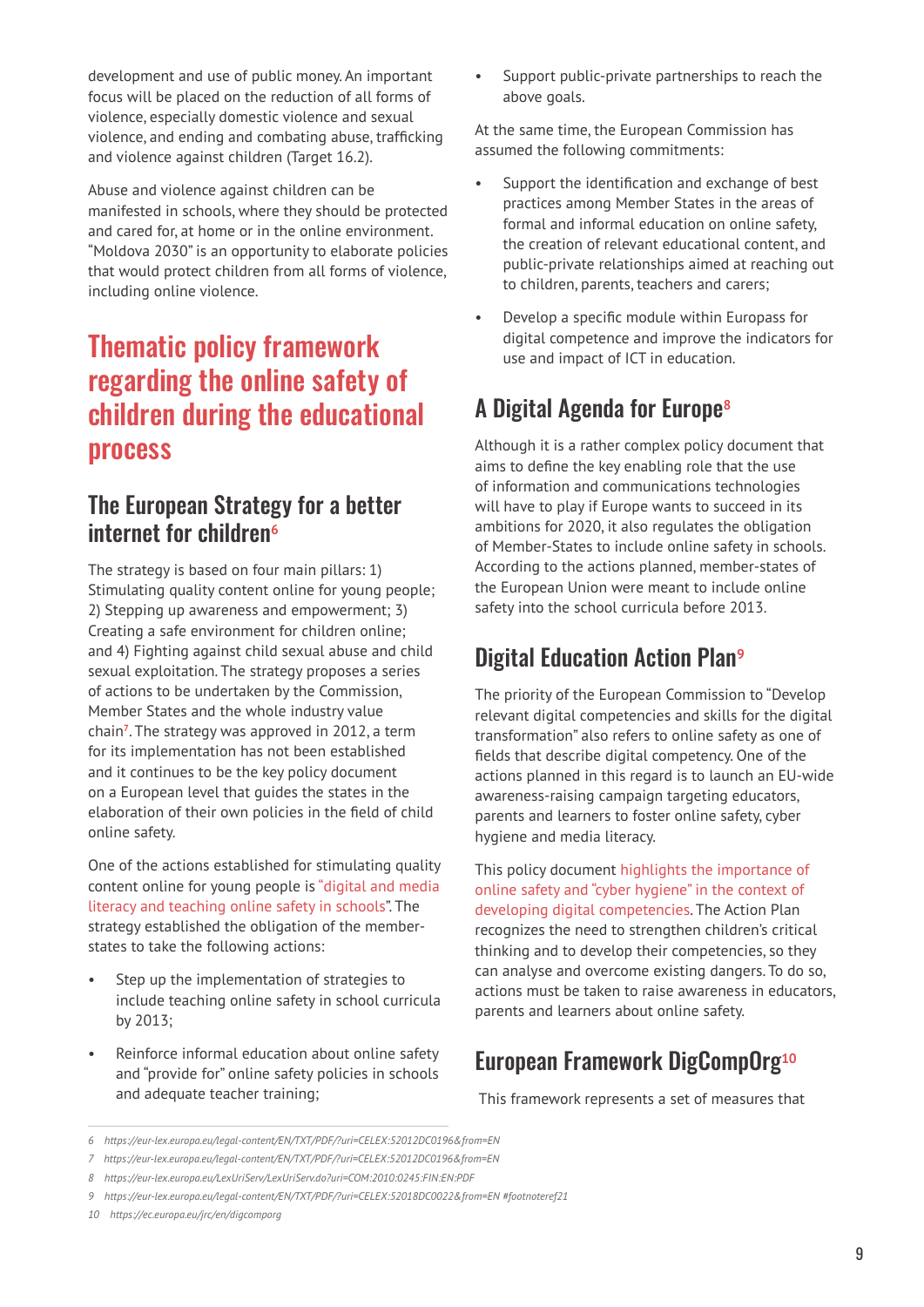can be used by primary, secondary and vocational education institutions, as well as higher education institutions to guide a process of self-reflection on their progress towards comprehensive integration and effective deployment of digital learning technologies. The strategic vision of this framework refers to progressive and efficient integration of technologies into the educational process as an educational innovation that involves the planning of changes in three dimensions: pedagogical, technological and organizational.

DigCompOrg has 7 key-elements that are described using 74 descriptors. Online safety can be found in the description of several key-elements in this reference framework (Teaching and Learning Practices, Leadership and Governance Practices, Secure Infrastructure). In general terms, a "digitally competent" educational institution must meet the following conditions:

- 1. Have governance and leadership practices in the field, which involves having a well-developed management system for the integration of ICT into education and a plan for its implementation;
- 2. Have appropriate teaching and learning practices, focused on the development of digital competencies of the employees of educational institution and its students, but also readapt the roles and teaching approaches in the teachinglearning process;
- 3. Ensure the professional development of all employees in the educational institution at all levels;
- 4. Carry out practices of evaluation of efforts in the field;
- 5. Ensure quality content, including through the school curriculum that needs to be re-interpreted and updated in order to ensure the integration of digital technologies in the educational process;
- 6. Collaboration and networking between institutions relevant to the subject, with direct participation of students and teachers in the knowledge and experience exchange;
- 7. A planned digital infrastructure, subject to a specific management plan, to ensure the efficiency and optimal use of digital technologies in the educational process.

#### In terms of online safety, DigCompOrg establishes that**11**:

- Teaching and learning practices should primarily focus on safety, risks and responsible behaviours in the online environment;
- Digital infrastructure should comply with measures that protect the privacy, confidentiality, and safety of students. This could include legal obligations regarding data protection, and guides for employees and students regarding protection of privacy, confidentiality and safety in the online environment;
- Governance and leadership principles imply the existence of a policy for the integration of ICT into the institutional framework, policy that would define the positive ways of using ICT in the educational process. This organizational policy must include a chapter about online safety.

### The European Digital Competence Framework for citizens DigComp**<sup>12</sup>**

The Digital Competence Framework identifies five areas of digital competence for citizens:

- 1. Information and data literacy;
- 2. Communication and collaboration;
- 3. Digital content creation;
- 4. Safety;
- 5. Problem solving.

#### In this competency framework, safety refers to the following aspects:

- 1. **Protecting devices**, digital content; understand risks and threats in digital environments. To know about safety and security measures and take those into account in order to ensure confidentiality and correctness of decisions made.
- 2. **Protecting personal data and confidentiality**; understand how to use and share personal information while being able to protect oneself and others from damages. To understand that digital services use a "Privacy policy" to inform how personal data is used.
- 3. **Protecting health and wellbeing**, which involves the ability to avoid health-risks and threats to physical and psychological wellbeing while using digital technologies. To be able to protect oneself and others from possible dangers in digital environments (e.g. cyber bullying). To be aware of the use of digital technologies for social wellbeing and social inclusion.

*<sup>11</sup> http://publications.jrc.ec.europa.eu/repository/bitstream/JRC98209/jrc98209\_r\_digcomporg\_final.pdf*

*<sup>12</sup> https://ec.europa.eu/jrc/en/digcomp/digital-competence-framework*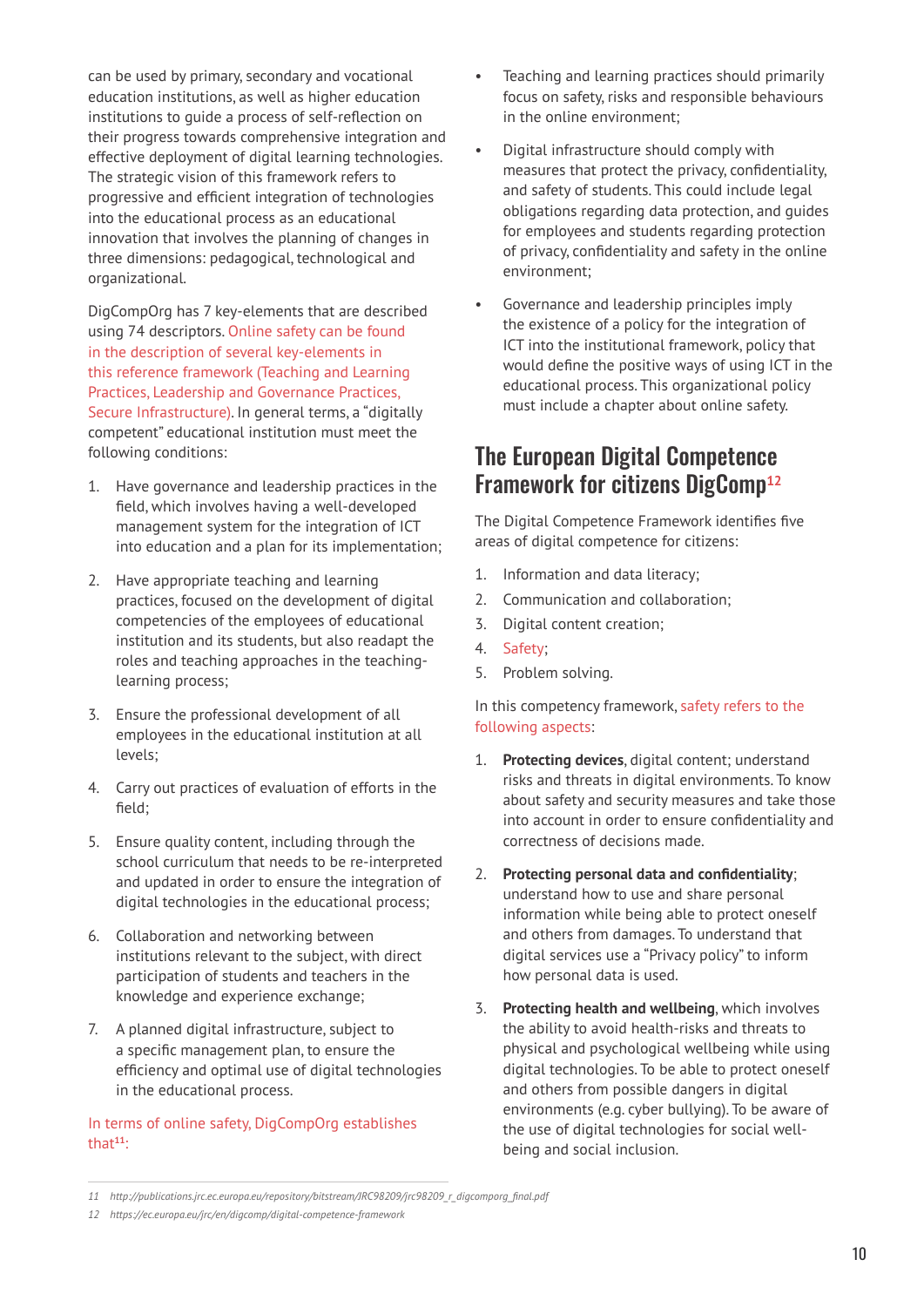4. **Protecting the environment** by being aware of the environmental impact of digital technologies and their use. Within DigComp, digital environment is the term used to describe the framework for performing digital actions, without referring to a particular technology or digital device.

DigComp established 8 proficiency levels, which are divided into 4 categories, and examples of applicability of these competences according to described scenarios**13**:

- Basic;
- Intermediary;
- Advanced;
- Highly specialised.

These standards help delimit measures of online safety from measures of online security.

DigComp was implemented differently in European states. The majority have integrated online safety into the digital competency normative framework, in the context of the elements regarding "Protecting personal data and confidentiality", but also "Protecting health and wellbeing"**14**.

"Protecting personal data and confidentiality" is a competency that implies understanding the ways in which personal information is used and shared; understanding that digital services use a "Privacy policy" to inform how personal data is used, in order to help students protect themselves and others.

"Protecting health and wellbeing" represents another competency from the same category, its goal is to avoid health risks and threats to physical and psychological wellbeing while using digital technologies; develop competencies that would help students protect themselves and others from the potential dangers of the digital world (i.e. online harassment).

## Recommendation of the Committee of Ministers on developing and promoting digital citizenship education**<sup>15</sup>**

Member states of the Council of Europe, including the RM, are encouraged to revise their legislation, policies and practices, to include a learning framework and ensure that it corresponds to the Recommendation of the Committee of Ministers on developing and

promoting digital citizenship education**16**.

"Digital citizenship education" is the empowerment of learners of all ages through education or development of competencies for learning and active participation in the digital society to exercise and defend their democratic rights and responsibilities online, and to promote and protect human rights, democracy and the rule of law in the online environment. Digital citizenship education promotes the development of a set of values, skills, attitudes, knowledge that would help the citizen participate actively and responsibly online, using digital technologies competently and positively.

This program is based on 3 key-pillars:

- 1. "Being online" (access and inclusion, learning and creativity, media and information literacy)'
- 2. "Wellbeing online" (ethics and empathy, health and wellbeing, online presence and communication);
- 3. "Rights online" (active participation, rights and responsibilities, privacy and security, consumer awareness)**17**.

*<sup>13</sup> https://publications.jrc.ec.europa.eu/repository/bitstream/JRC106281/web-digcomp2.1pdf\_(online).pdf*

*<sup>14</sup> https://eacea.ec.europa.eu/national-policies/eurydice/sites/eurydice/files/en\_digital\_education\_n.pdf*

*<sup>15</sup> https://eacea.ec.europa.eu/national-policies/eurydice/sites/eurydice/files/en\_digital\_education\_n.pdf*

*<sup>16</sup> Recommendation CM/Rec (2019)10 of the Committee of Ministers to member States on developing and promoting digital citizenship education, adopted by the Committee of Ministers on the 21st of November, 2019, at the 1361st meeting of the Ministers' Deputies*

*<sup>17</sup> https://rm.coe.int/10-domains-dce/168077668e*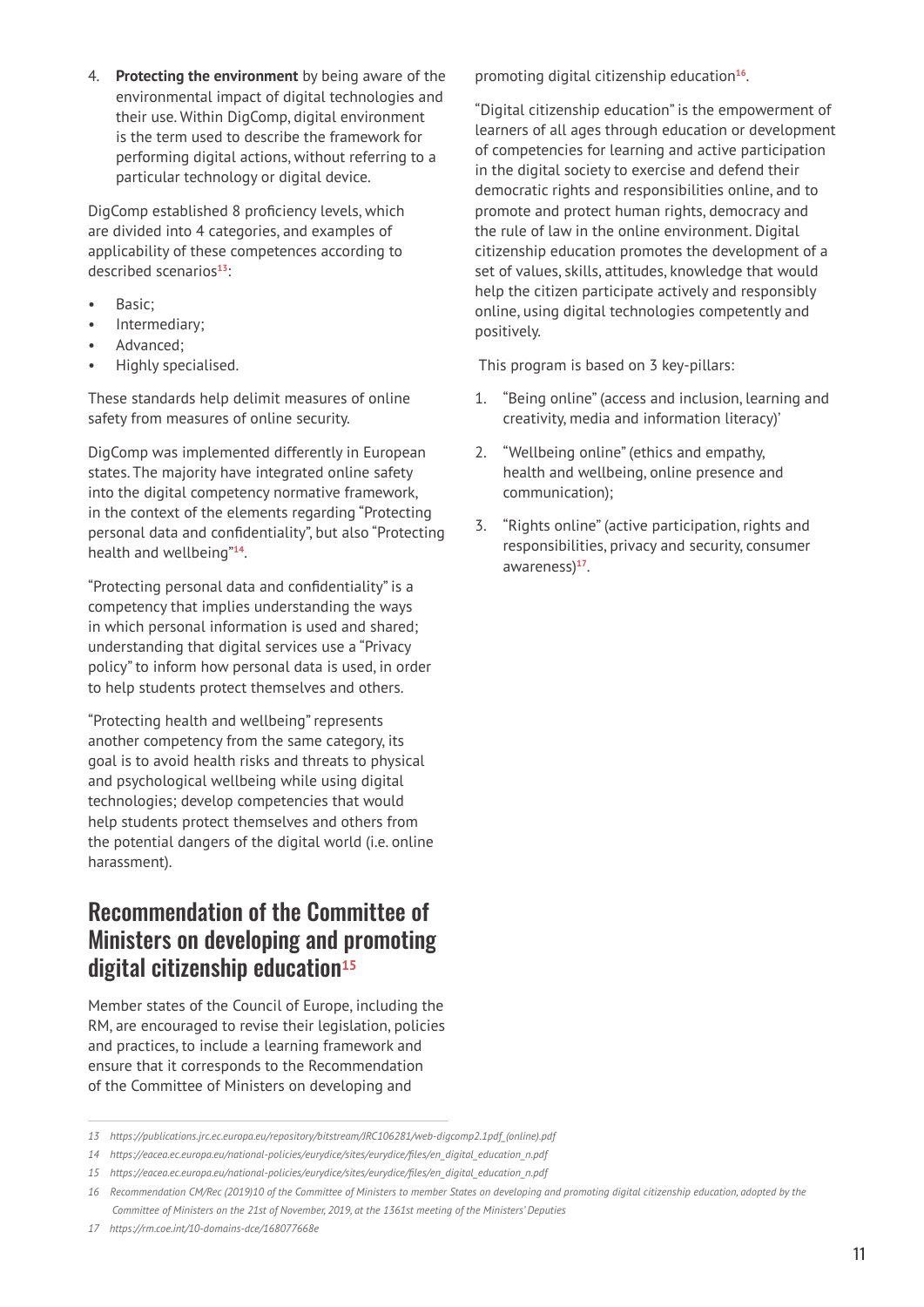# **1.2. Comprehensive approach model to online safety in schools**

International policies and recommendations, especially the European Strategy for a better Internet for Children, mention a series of actions that should be taken for online safety in schools:

- ~ Include teaching online safety in schools;
- ~ Reinforce informal education about online safety;
- ~ Provide for online safety policies in schools;
- ~ Ensure adequate teacher training in online safety;
- $\sim$  Support public-private partnerships in the field of online safety;
- ~ Other relevant activities.

*Figure 1: " Online safety in European schools" Source: Report on the implementation of the European Strategy for a Better Internet for Children in the Member States of the European Union, 2018***18***.*



These measures have been implemented by the majority of European states before 2018. In over 85% of states, online safety is taught in school. Besides regular activities carried out according to the school curriculum, 88% of states also carry out informal educational activities about online safety. Simultaneously, there are teacher training programs in these countries and public-private partnerships in the field of online safety are encouraged**19**.

**According to the Organisation for Economic Cooperation and Development (hereafter, OECD) all these determine a comprehensive approach to online safety in schools. This involves overcoming educational responsibilities and integrating online safety into all aspects of school activity, into all policies, procedures and processes in the educational institution.** The school plays a key role in this context, its challenge being to empower children in order to reduce the negative use of the Internet and digital devices, while encouraging the use of ICT in the learning and teaching process and in establishing social connections**20**.

This approach implies that both teachers, and other members of staff from the educational institution can recognize, respond and help children in risky situations related to online safety.

*<sup>18</sup> https://www.betterinternetforkids.eu/documents/167024/2637346/BIK+Map+report+-+Final+-+March+2018/a858ae53-971f-4dce-829c-5a02af9287f7*

*<sup>19</sup> https://www.betterinternetforkids.eu/documents/167024/2637346/BIK+Map+report+-+Final+-+March+2018/a858ae53-971f-4dce-829c-5a02af9287f7*

*<sup>20</sup> https://www.oecd-ilibrary.org/docserver/f21353a9-en.pdf?expires=1589194601&id=id&accname=guest&checksum=90A761AF4E566F8D36E5B29545B2F5B8*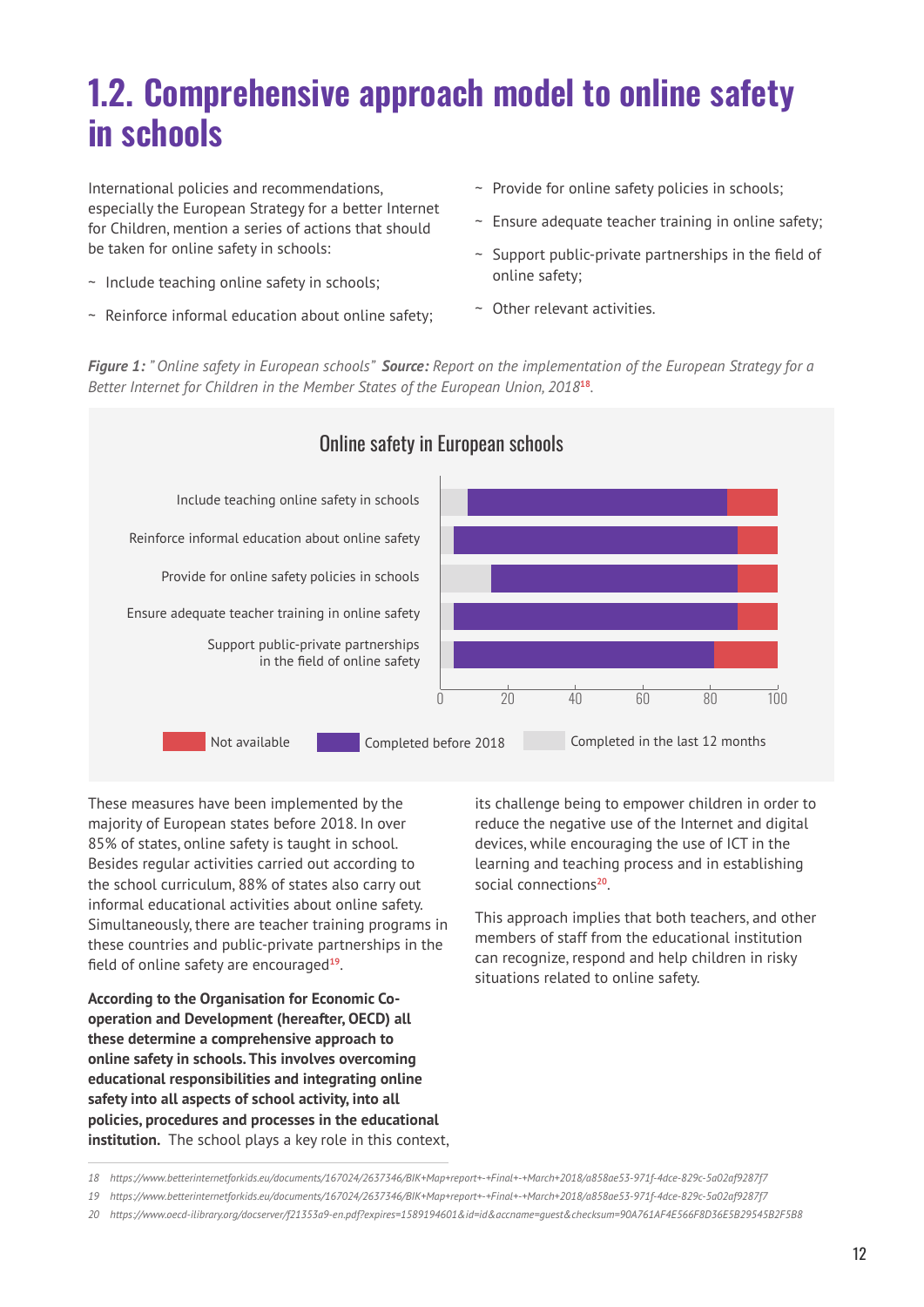Thus, based on the above-mentioned information, several key-pillars of the online safety in schools policy start to take shape. The following is an example of how the UK put international recommendations into practice, by encouraging the development of institutional policies in the field. Similar elements can be found in the school policies of other states, too (Australia, Poland, etc.)**21**:

- 1. Policies and procedures that establish responsibilities for the whole school community:
	- $\vee$  Existence of an online safety in school coordinator, who is responsible for monitoring the implementation of policies in the field of online safety;
	- $\vee$  Institutional policies that refer to online safety integrated or linked to other existing school policies;
	- $\blacktriangleright$  Intervention procedures and policies in cases of online abuse.
- 2. Communication with parents and carers about safety of children online:
	- $\blacktriangleright$  Involve parents and carers in the process of developing school policies on online safety;
	- $\blacktriangleright$  Inform parents about measures taken by the school to ensure a safe learning environment for children with the use of ICT;
	- $\blacktriangleright$  Inform parents about online safety and providing materials, information, resources etc.
- 3. Developing teachers' abilities in the field of online safety:
	- $\blacktriangleright$  All teachers who carry out activities on online safety are adequately prepared and have participated in trainings about online safety;
	- $\vee$  Online safety at pedagogical, technological and organizational level is included in the qualification courses for teachers, etc.
- 4. Developing students' abilities in the field of online safety:
	- $\blacktriangleright$  Include the subject in the compulsory school curriculum;
	- $\vee$  Positive approach to educating safe online behaviours;
	- $\triangleright$  Compulsory to approach the risk of sexting;
	- Activities should be oriented towards reducing risks or dangers, but also towards discussions about the risks of certain online behaviours, to develop critical thinking skills in children etc.
- 5. Secure infrastructure that would allow the safe use of technologies:
	- $\blacktriangleright$  Ensure efficient security systems, such as content filter programs, monitoring and firewall technologies or anti-virus systems, all supported by regular and detailed monitoring of the computer systems;
	- $\vee$  Documentation of all computers in the school that have access to the internet. In case of serious breaches, documentation of the network and hardware devices can help in the subsequent investigations. Particular consideration should be paid to the monitoring of mobile or wireless equipment etc.

*<sup>21</sup> https://www.aoc.co.uk/sites/default/files/E\_Safety\_Developing\_whole\_school\_policies\_to\_support\_effective\_practice.pdf*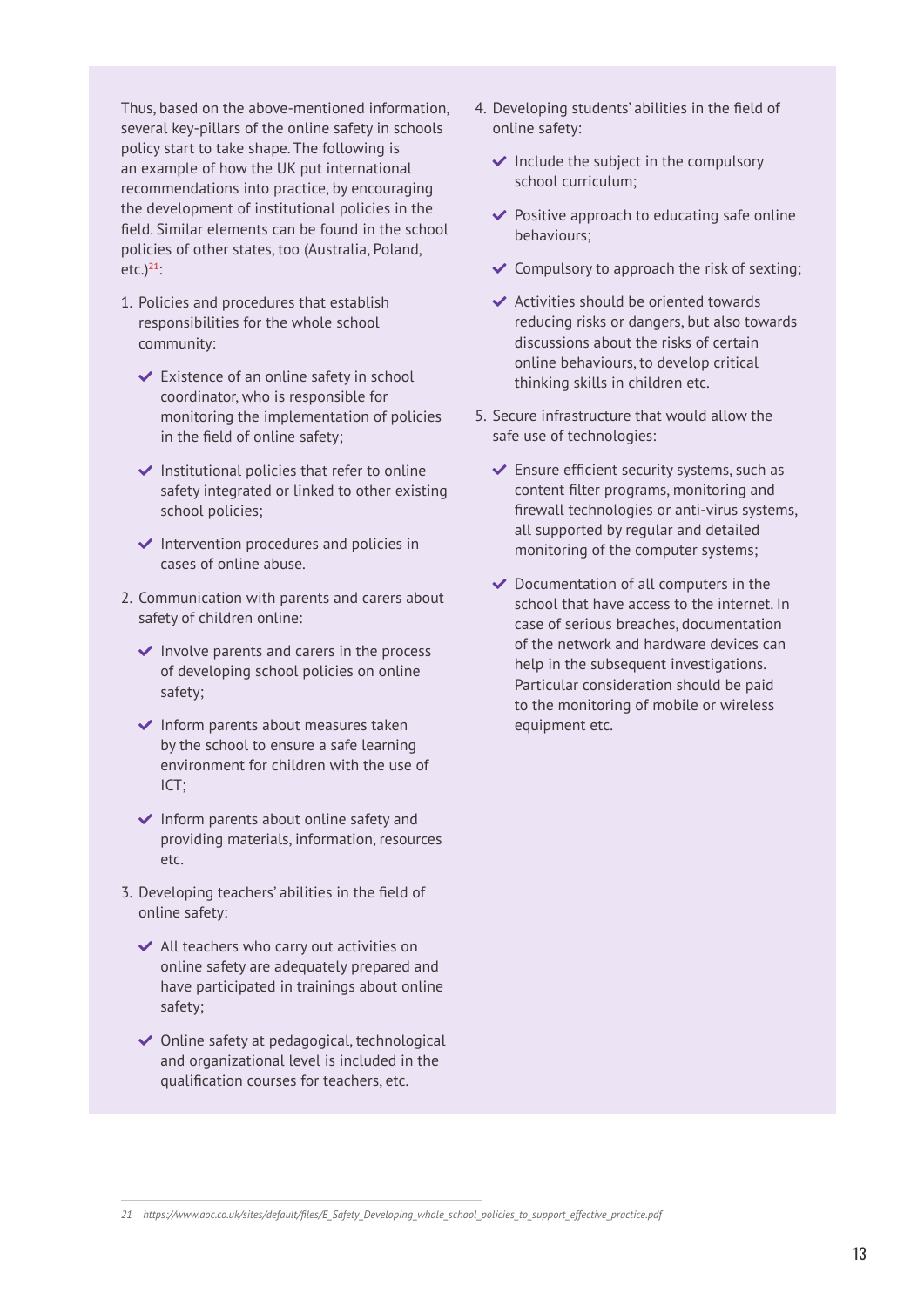#### **Main findings in the international recommendations framework:**

- 1. Integrating online safety into the educational process has been a priority of the European states over the last 10 years.
- 2. Online safety is one of the key-elements established by the European Commission in the Digital Competence Framework DigComp. This indicates the need to approach digital competency and the impact of technologies from a broader perspective: not just from a technological point of view, but also considering the impact that the use of technology has on the psychological wellbeing of children
- 3. The digitalization of the educational process cannot be perceived as a distinct dimension that ensures the emotional wellbeing of the child during the educational process. In the context of technological evolution and integration of technologies in the educational

process, it becomes necessary and only natural to establish priorities for protecting children online. European policies and practices integrate online safety in all education digitalization trends, and this should be a key aspect in all national educational initiatives and policies.

- 4. The main actions recommended in international public policies refer to integrating online safety into the school curriculum from an early age, carrying out various information and awareness-raising activities for the school community (students, parents, teachers etc.) and developing institutional policies that would ensure an efficient response of the school to the challenges that children face online.
- 5. Online safety education should also approach subjects such as sending self-generated photographs and videos of a sexual nature.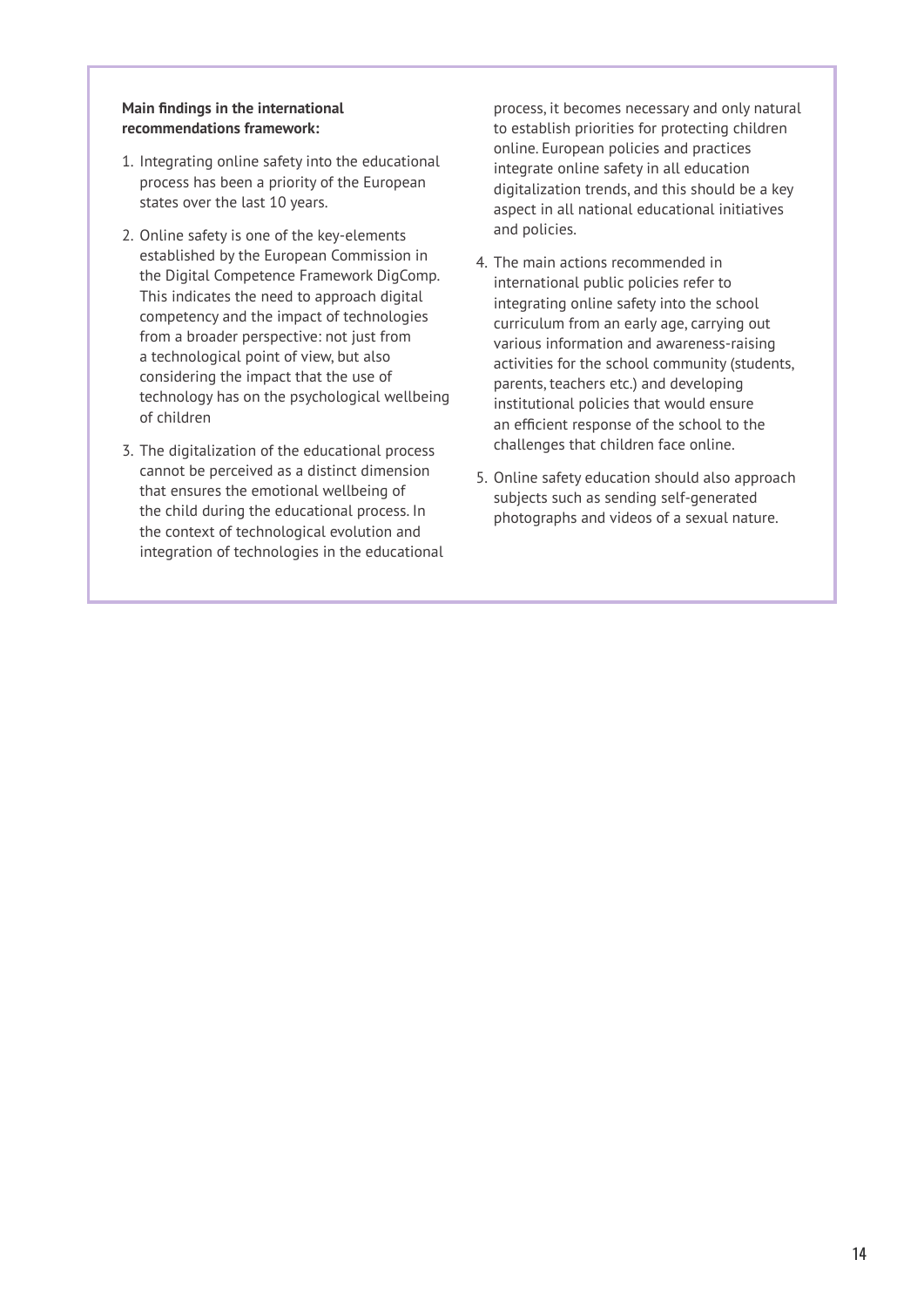# **2. The issues around child online safety**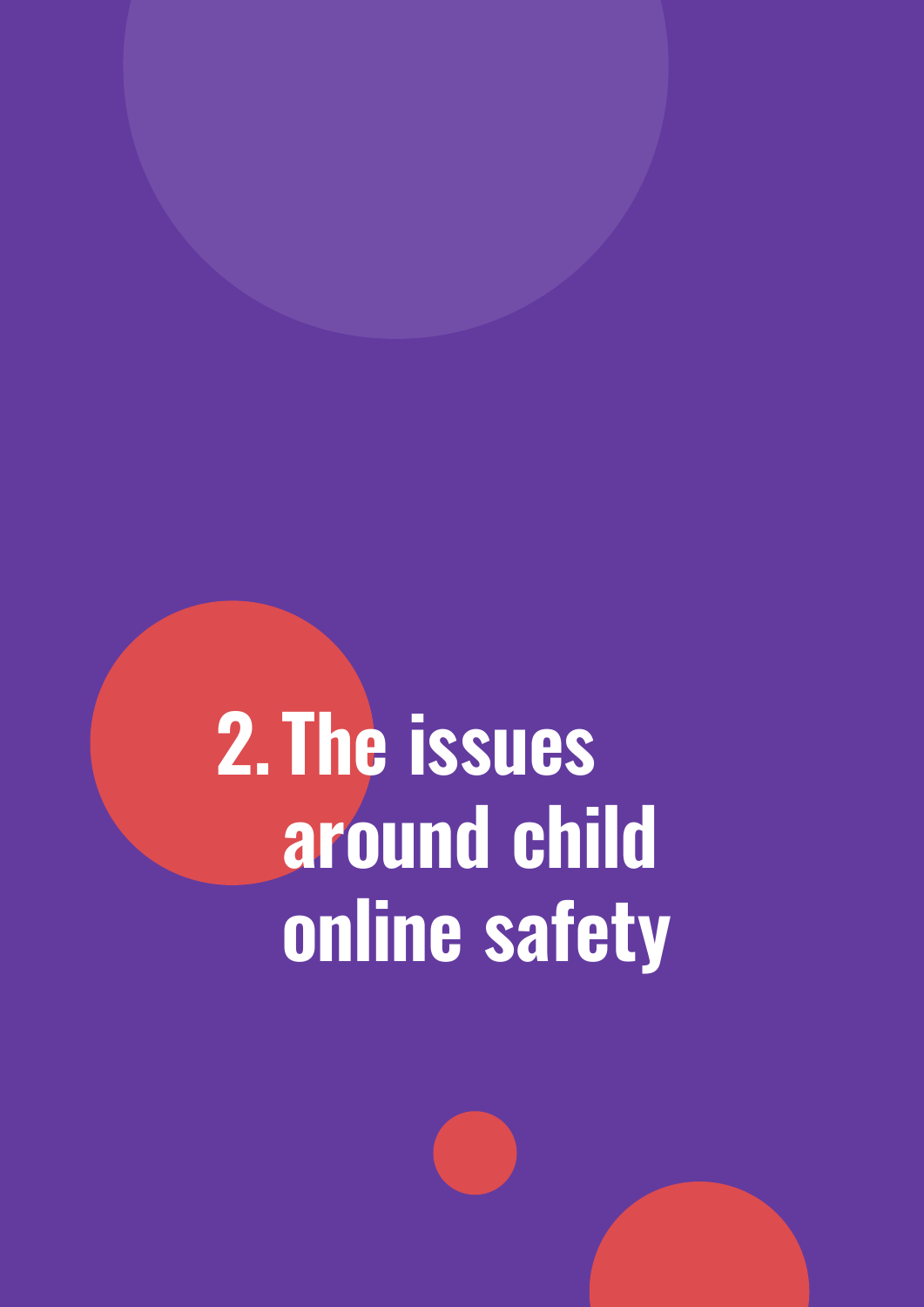# **2.1. Interests and risks that children are exposed to online**

The most recent national study in the field of online safety**22** indicates some new trends in the behaviour of children from the Republic of Moldova. An increasing number of young children use the Internet before they even start going to school. In total, 96,5% of children aged 12 to 15 have an account/profile on social networks, and 44% of them have been present on social media from an extremely young age, before the age of 10. Thus, more and more children are present on social networks from an early age, they make new friends online – people they may not necessarily know in real life, exposing themselves to multiple risks that are associated with online interactions with strangers.

*Figure 2: "Most popular online activities among children" Source: Results from focus-group discussions with students* 

The same study shows that children aged 12-15 from the RM use the Internet for different reasons**23**:

- Educational (to do their homework, read informative materials, books etc.);
- Communication and socialization (access their social media accounts, talk on forums, chats, etc.)
- Entertainment (online games, watching vlogs, clips, films etc.)

Focus-group discussions with students/pupils re-confirmed the interest children have in social networks, films or videos and communicating with friends.



The risks that children are exposed to online can be conventionally divided into three categories**24**:

**Content risks** – the child is recipient of mass distributed content. The actors involved are the child and the other people that generate online content.

• **Conduct risks** refer to situations among peers. The child can be the actor who initiates the online situation or the aggressor.

**Contact risks** – there is interaction between the child and an adult who initiated the interaction. The child is a passive participant, the adult initiates and controls the contact.

*<sup>22</sup> http://lastrada.md/pic/uploaded/Child\_Safety\_online\_ENG.pdf*

*<sup>23</sup> http://lastrada.md/files/resources/3/Siguranta\_copiilor\_pe\_Internet\_\_final.pdf (RO)*

*<sup>24</sup> http://eprints.lse.ac.uk/24368/1/D3.2\_Report-Cross\_national\_comparisons-2nd-edition.pdf*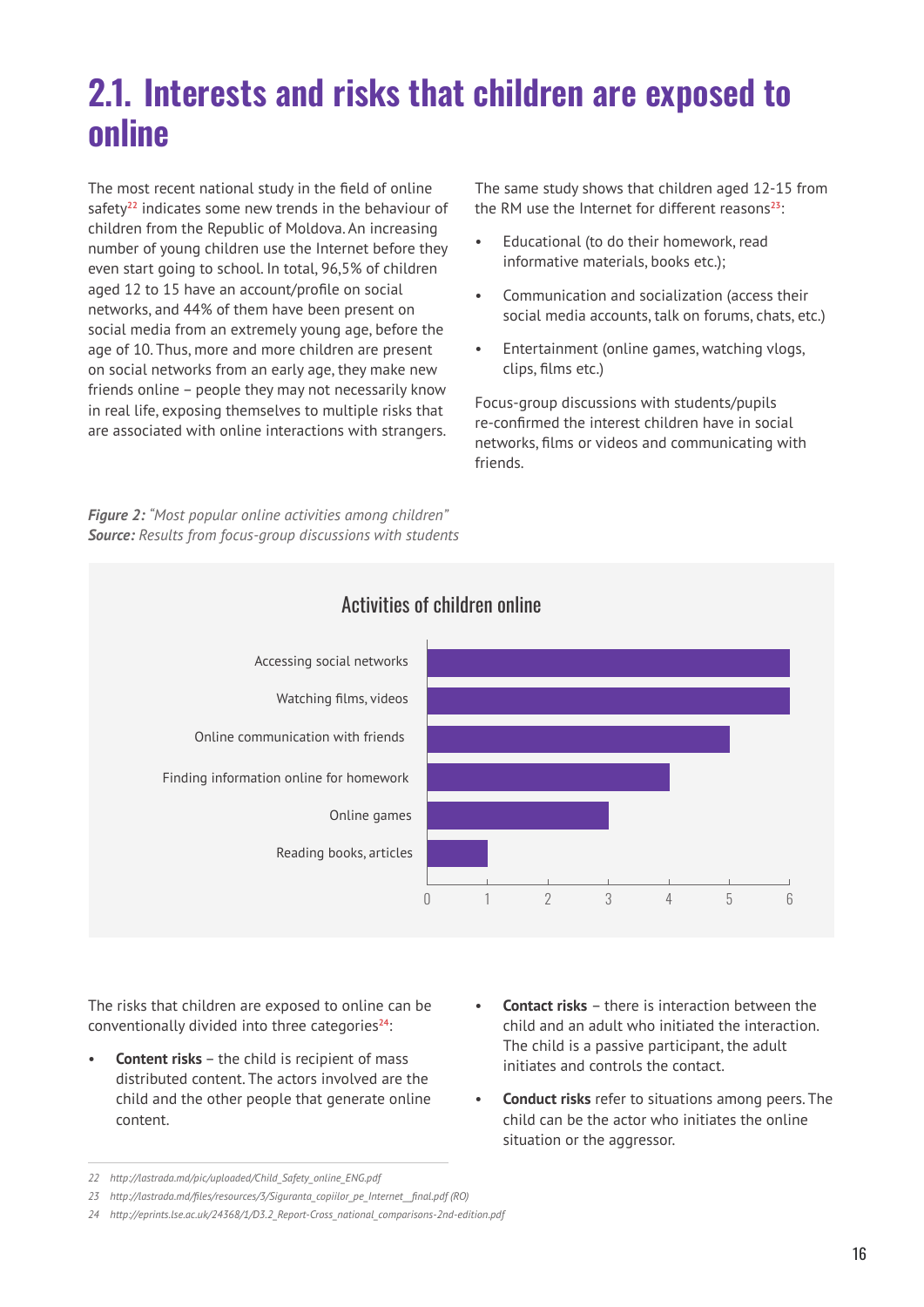The most frequent **content risk** that children in the RM is exposed to is accessing content that promotes violence or sexual content. National statistics show that 16,3% of children aged 12-15 have involuntarily accessed videos or images of sexual character while they were browsing the internet, looking for information online. Most often, adolescents aged 15 encountered such situations (approx. 29,7% of the total number of children), the risk being lower for younger age categories (7,4% of the total number of children aged 12). However, because trends show that the use of Internet starts at an early age, it is necessary to consider these risks with respect to young children.

In terms of **contact risks**, we note grooming**<sup>25</sup>** situations that children are exposed to. Every 5th

*Figure 3: "Problems that children encounter online", Source: Study "Child Safety Online", La Strada, 2017*

adolescent aged 14-15 has received photographs or videos with sexual content on the Internet, while 16,8% say they were asked to send such materials. National data state that the transmission/requesting of information of sexual character over the Internet comes from people that children know in real life, but also from people they only know online, and adolescents who received such materials have had more than one such experience**26**.

**Conduct risks** refer especially to situations of online harassment, sexting and excessive exposure of personal information online. The most recent study on bullying in the RM shows that 70,8% of students in the RM have faced a situation of harassment, and 28,9% of these experienced cyberbullying**2728**.



In the first semester of 2020, a 250% increase (compared to 2019) was registered in the number of requests from children that refer to contact risks and online interactions with other people. In 54% of cases, relationship problems are cases of cyberbullying, in 29% of cases, the problems refer to the relationships between adolescents, while 17% of cases refer to sexting (Figure no.4). 36 cases of online sexual abuse were reported by children during the same period – 3 times more compared to the same period last year.

These data indicate about the increasing number of unpleasant incidents that children encounter in the online environment**29**.

*28 https://www.unicef.org/moldova/media/3146/file (RO)*

*<sup>25</sup> Grooming – process of enticement of a child, establishing an emotional relationship with the goal of abusing or sexually exploiting the child (according to the Lanzarote Committee, available at: https://rm.coe.int/168046ebc8*

*<sup>26</sup> http://lastrada.md/files/resources/3/Siguranta\_copiilor\_pe\_Internet\_\_final.pdf (RO)*

*<sup>27</sup> Cyberbullying – online harassment*

*<sup>29</sup> http://lastrada.md/pic/uploaded/Siguronline%20Factsheet\_%201st%20half%202020.pdf*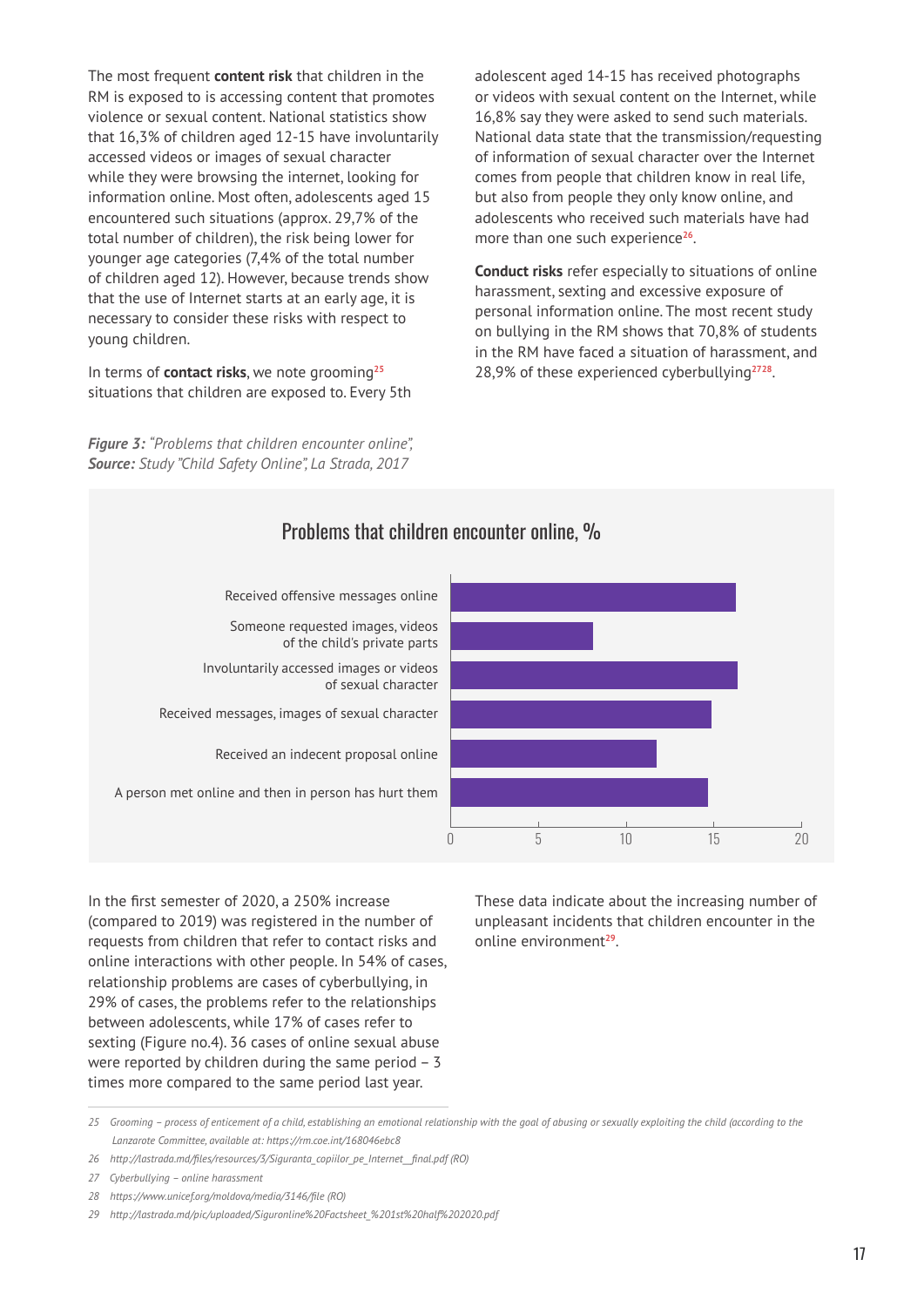Figure 4: "Categories of requests referring to online relationships on the www.siguronline.md platform, first semester of *2020", Source: La Strada Moldova*



## **2.2. Online safety from the students' perspective**

## What do children know about online safety

National research data in the field of child online safety state that every 5th adolescent aged 12-15 knows nothing about online safety. From what the children said, 81,9% of them know some things about online safety and they were told about some rules about online browsing by their parents, friends, teachers or from the internet. Although it may seem

that they know online safety rules, they don't use them in practice and exhibit various risky online behaviours**30**. For others, online safety refers only to the security of their devices.

These findings were also confirmed by the focusgroup discussions with students carried out for the purpose of this research. When discussing case studies, the children mentioned actions or reactions that go against the rules learnt. The responses of the students can be found in Table no. 1.

*Table 1: "Subjects discussed in lessons vs the attitudes of the students", Source: Results from the focus-group discussions with children*

| We shouldn't talk with<br>unknown people online. | When asked about how they would react if they received a message from<br>a person they don't know in real life, the children answered the following<br>things:              |
|--------------------------------------------------|-----------------------------------------------------------------------------------------------------------------------------------------------------------------------------|
|                                                  | "I would message them back, find out what they want".<br>"Maybe he/she just wants to talk".<br>"I would message them, so the number of my online friends doesn't decrease". |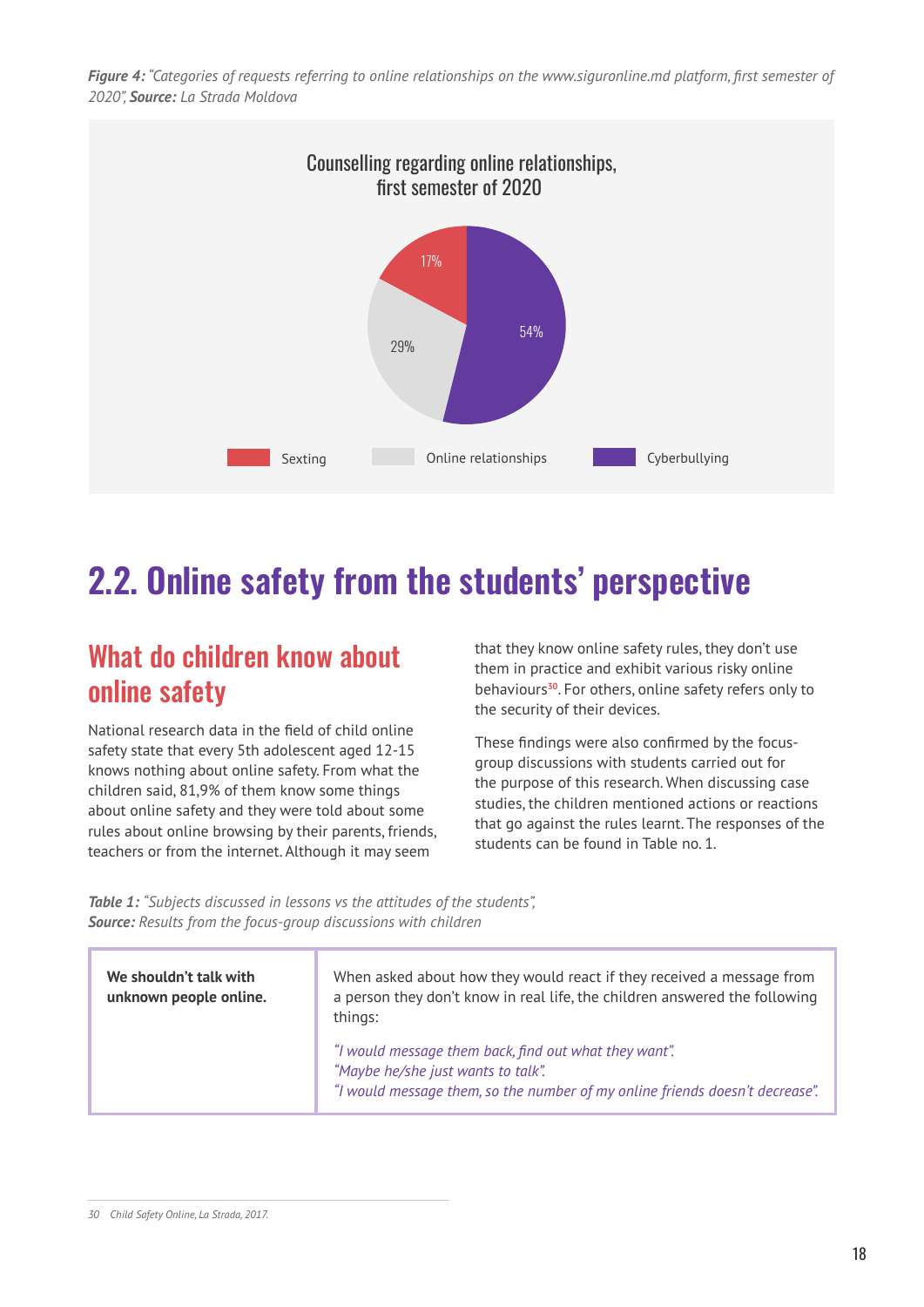| On the internet, people<br>may present themselves as<br>someone other than who<br>they are in real life.                       | Children reject the idea that people with hidden identities have<br>suspicious interests, considering that they present no risk.<br>"It can happen, but it is very unlikely. That happens only in movies".                                           |
|--------------------------------------------------------------------------------------------------------------------------------|------------------------------------------------------------------------------------------------------------------------------------------------------------------------------------------------------------------------------------------------------|
| When facing unpleasant<br>online situations, we<br>should ask for help from<br>friends, parents, teachers or<br>professionals. | When asked about what they would do if they were threatened online,<br>children said that they would block that person.<br>"I wouldn't ask for anyone's help because no one can help, they can't prove<br>anything and the online offers anonymity". |
| We should not send intimate<br>photographs.                                                                                    | When asked about how they would react in similar situations, children<br>say that "I would send such a photograph to the person I'm in a relationship<br>with".                                                                                      |

All these situations point to the fact that following the activities and discussions on online safety carried out for students, children know the rules for online safety, but they don't have the necessary competencies/skills to be safe online. Thus, they continue to have reduced ability to act in the online environment, take responsible decisions and avoid dangerous situations. To develop children's' abilities, a change is required in the way the subject is approached, so that online safety activities don't only focus on teaching the rules for online safety, but also on empowering the children, on their ability to make correct decisions online.

## Who would the children turn to if they had an online issue

If something unpleasant was to happen to them online, children aged 13-14 would first ask their parents for help, then their friends. Adolescents aged 15-16, however, would prefer to talk to their friends or a professional about it.

These differences are explained by age specific behaviours, namely the fact that during adolescence, children exhibit a stronger desire for autonomy and taking control over a situation, without the involvement of their parents. At the same time, this could also be the result of a poor relationship between the adolescent and the parents, or the lack of communication on sensitive subjects related to sexuality and online relationships.

*Figure 5: Figure no. 5 "Trustworthy people who students in the 6th grade would turn to in situations of online abuse" Source: Results from focus-group discussions with children*

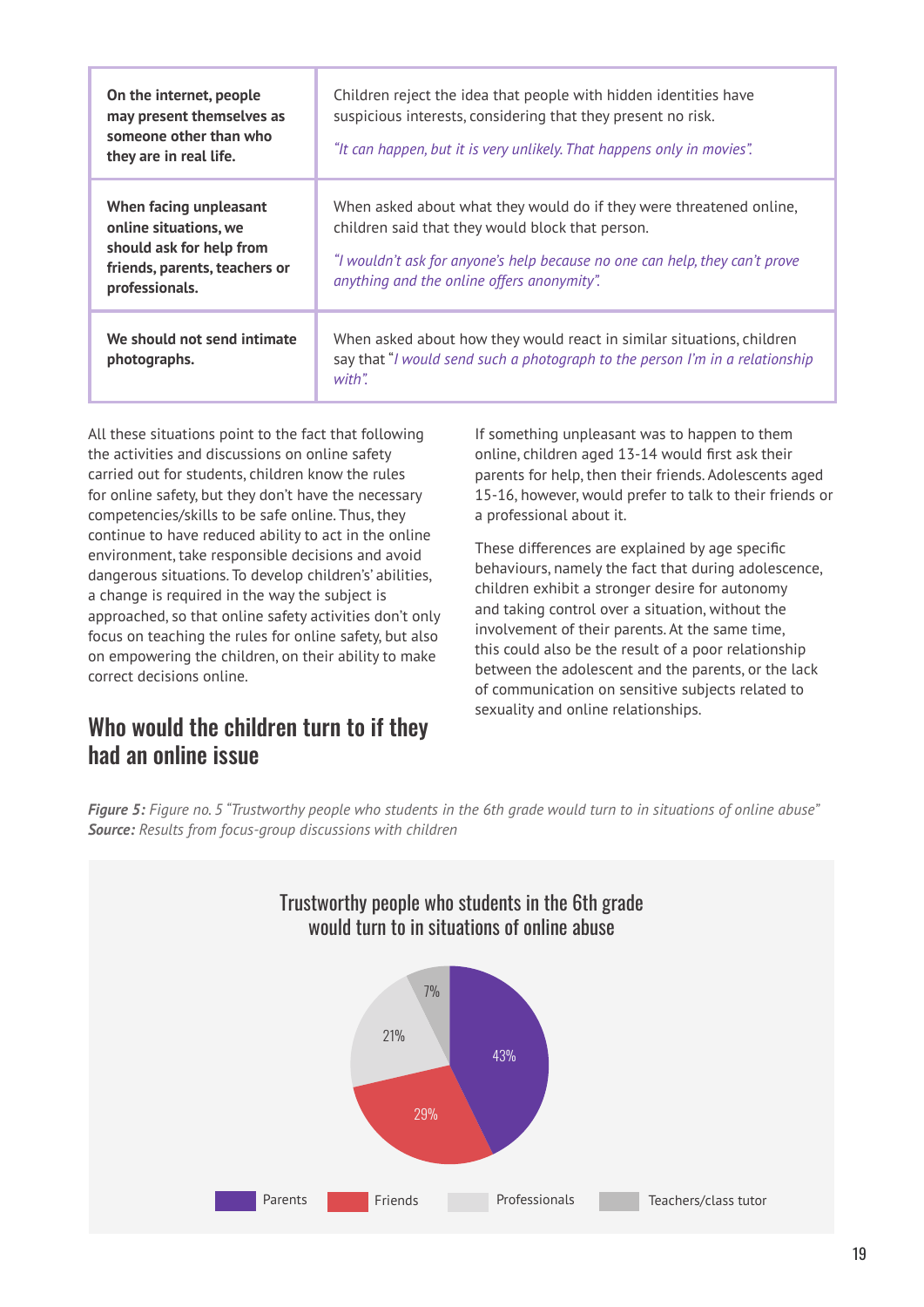*Figure 6: " Trustworthy people who students in the 9th grade would turn to in situations of online abuse" Source: Results from focus-group discussions with children*



In the last place, the children would talk to the class tutor or a teacher. Children don't trust teachers because of the following reasons:

*"If the teacher knows, the whole school will know."*

*"If I tell a teacher about something like this, I'll have to listen to an hour of telling off."* 

*"They would immediately tell my parents. If I wanted them to know, I would have told them about it myself."*

# **2.3. Online safety from the parents' perspective**

## What do parents know about online safety

Parents from the RM have a vague understanding about what child online safety means and what they should talk about with their children. On one hand, parents consider that children are not well informed about how to correctly use the internet, which

makes them worried. But on the other hand, parents don't know what to talk to their children about in order to avoid dangers and protect them. This fact often determines limitative reactions and restrictive approaches in education, some considering that it would be best if children do not have access to the internet.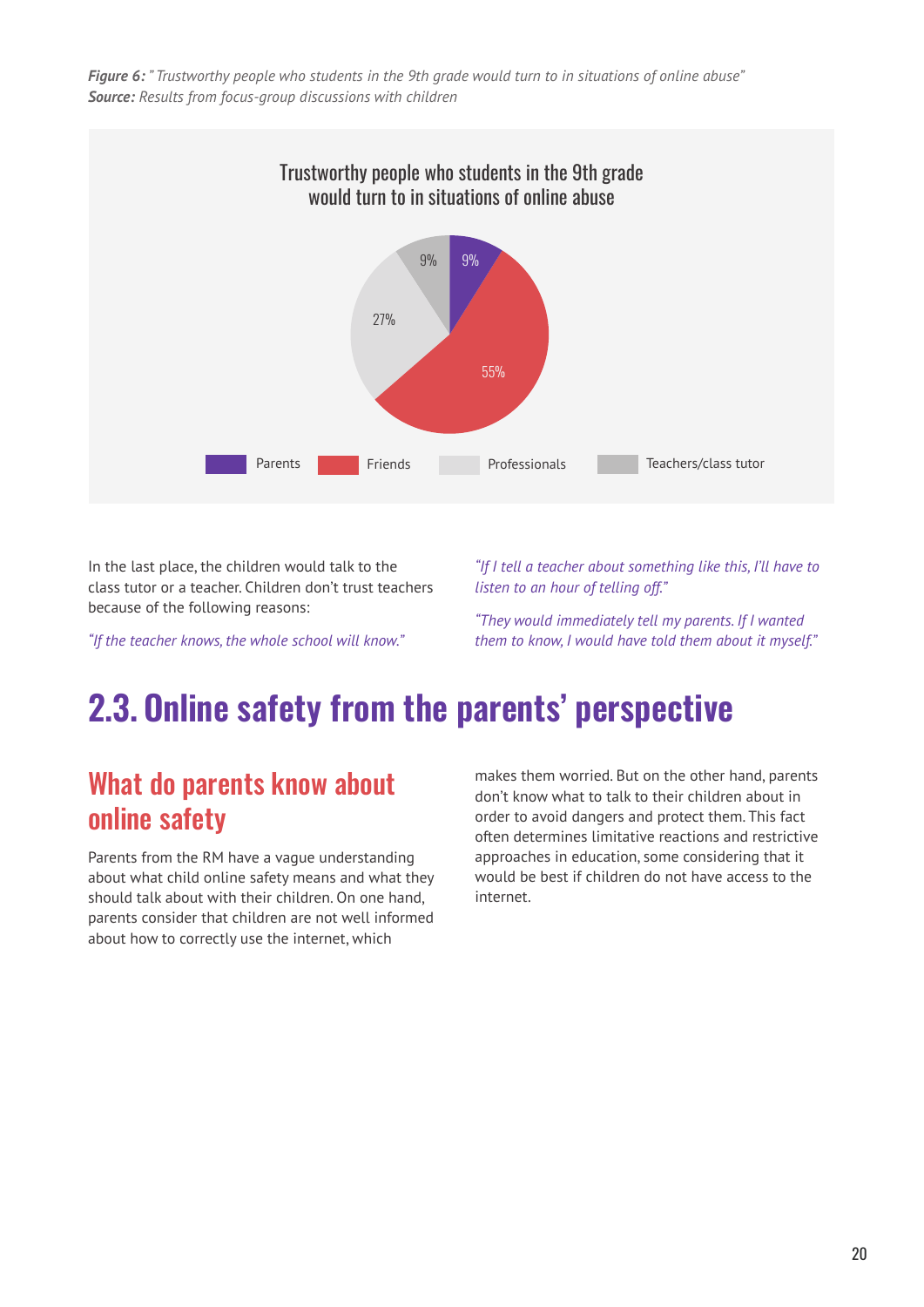*Figure 7: "Figure no. 7 "Parents' attitude towards the level of information of their children" Source: Results from focus-group discussions with parents* 



Parents have erroneous attitudes towards the time children spend online, thinking that this is the main problem in the children's relationship with digital technologies. This attitude makes parents limit the duration of the child's online activities, instead

of focusing on positive parental mediation and educating safe online behaviours in their child. Other factors that influence the online safety of children are the environment (friends, classmates, society) and the school.

*Figure 8: Figure no. 8 "Factors influencing the safety of children online", Source: Results from focus-group discussions with parents* 



## Parents' practices for educating safe online behaviours

The results from the focus-group discussions with parents show that 35% of parents consider that the best way to protect their child from online dangers is to forbid their access to the Internet, 30% are completely against forbidding the access, while the other 35% consider that there are better methods, such as supervision, control, or forbidding the access only to some pages (Figure no.9).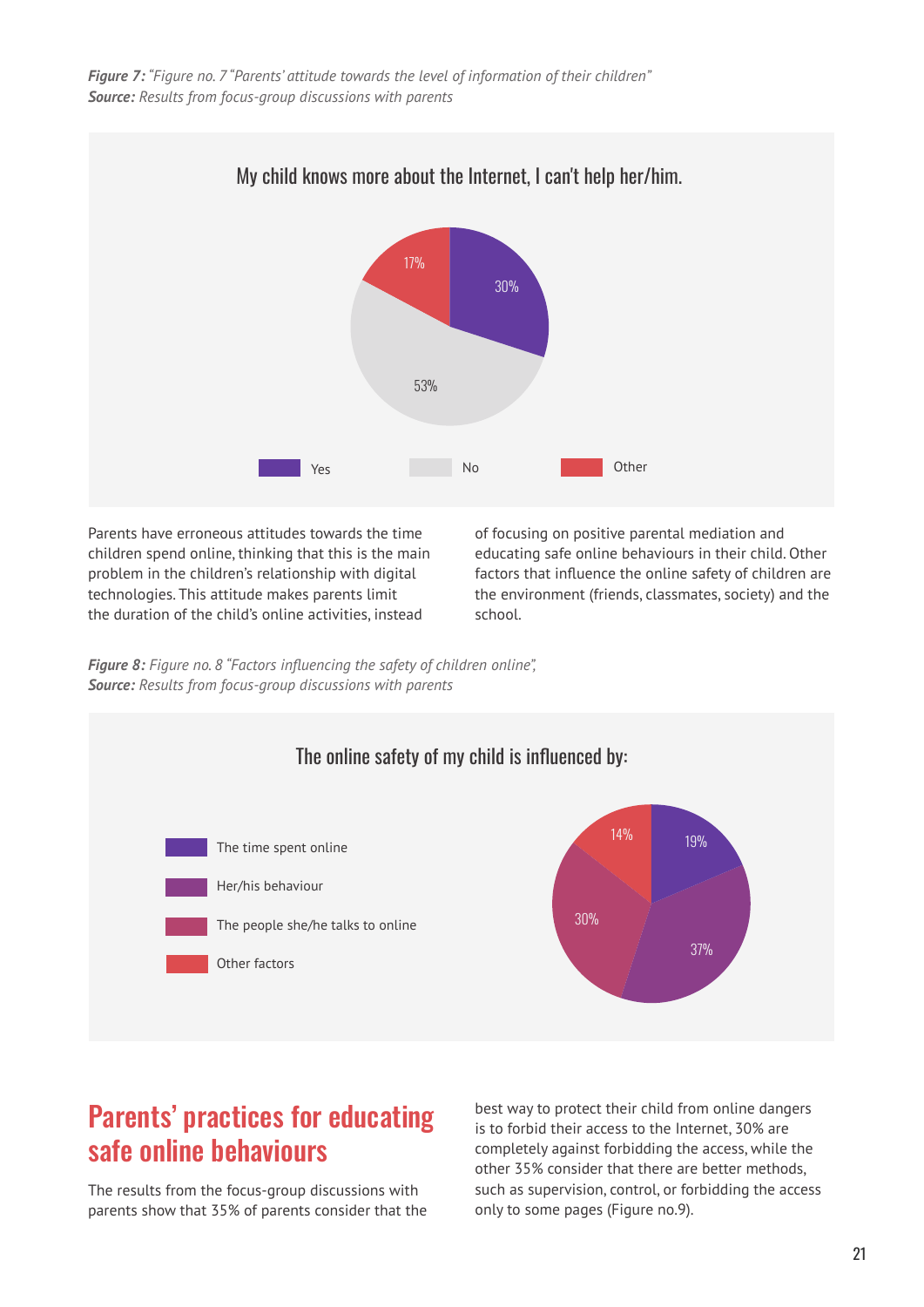

One of the problems identified is the "generation gap" which determines a lack of communication and understanding in the parent-child relationship. Often, parents avoid talking to their child about the Internet and the child's activities online, because they don't perceive this as important in the education of their child. Children mention the misunderstandings between generations because they have different values, especially when it comes to social networks**31**.

Moreover, there is a wrongful perception among parents on the children's level of information on online safety and the role they can have in guiding them. Many parents believe that children already know enough about the internet, and they can cope with internet problems by themselves (Figure no.10). Parents, who answered "Other" to the question, admitted that they are sufficiently informed themselves, but they realize that they should do something for the sake of their child's safety online.

*Figure 10: "The Children's level of information on online safety, in the perception of their parents", Source: Results from focus-group discussions with parents*

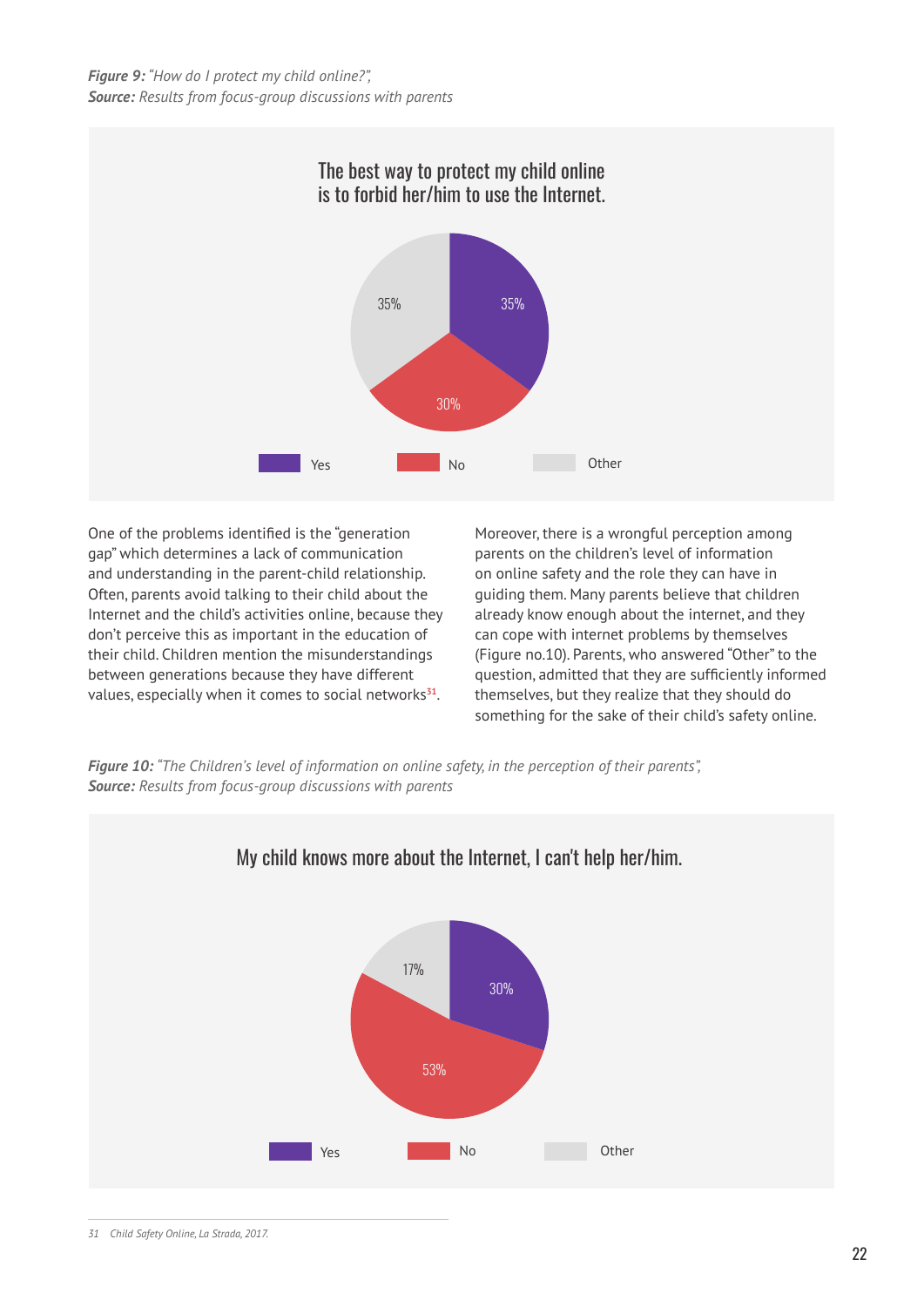# **2.4. Online safety from the teachers' perspective**

## What do teachers know about online safety

The results from focus-group discussions with teachers show that they don't clearly distinguish measures for online safety from measures for online security. When they carry out activities on online safety, they often refer and limit themselves to rules of using digital devices, setting strong passwords, antivirus protection etc.

The level of professional training is influenced by the personal motivation of the teacher. In their opinion, it is usually young teachers who are motivated to take part in trainings about online safety. Teachers with more work experience don't have the digital skills to use information and communication technologies, they use the internet less frequently and that prevents them from perceiving the online environment as dangerous for its users, including for children.

*"Teachers discuss the subject among themselves in meetings. There are teachers who are part of the* 

*Figure 11: "Online problems encountered by primary school students",* **Source:** *Results from focus-group discussions with teachers*

*Council for Child Rights Protection. They talk about this subject there."*

*Teacher*

*"We are only told when there are going to be activities organized."* 

*Teacher*

*"Teachers are not trained. It is necessary for several teachers in the school to be trained on this subject, so they know how to correctly talk about it with children. It would be good if the teachers have a guide with the main terms and explanations and for it to be available on siguronline.md so every teacher can access it and study it."* 

*Teacher* 

Although they don't have the appropriate professional training to approach online safety in their teaching activities, the majority of teachers who participated in the focus-group discussions have identified the following issues that the children from their schools have encountered:

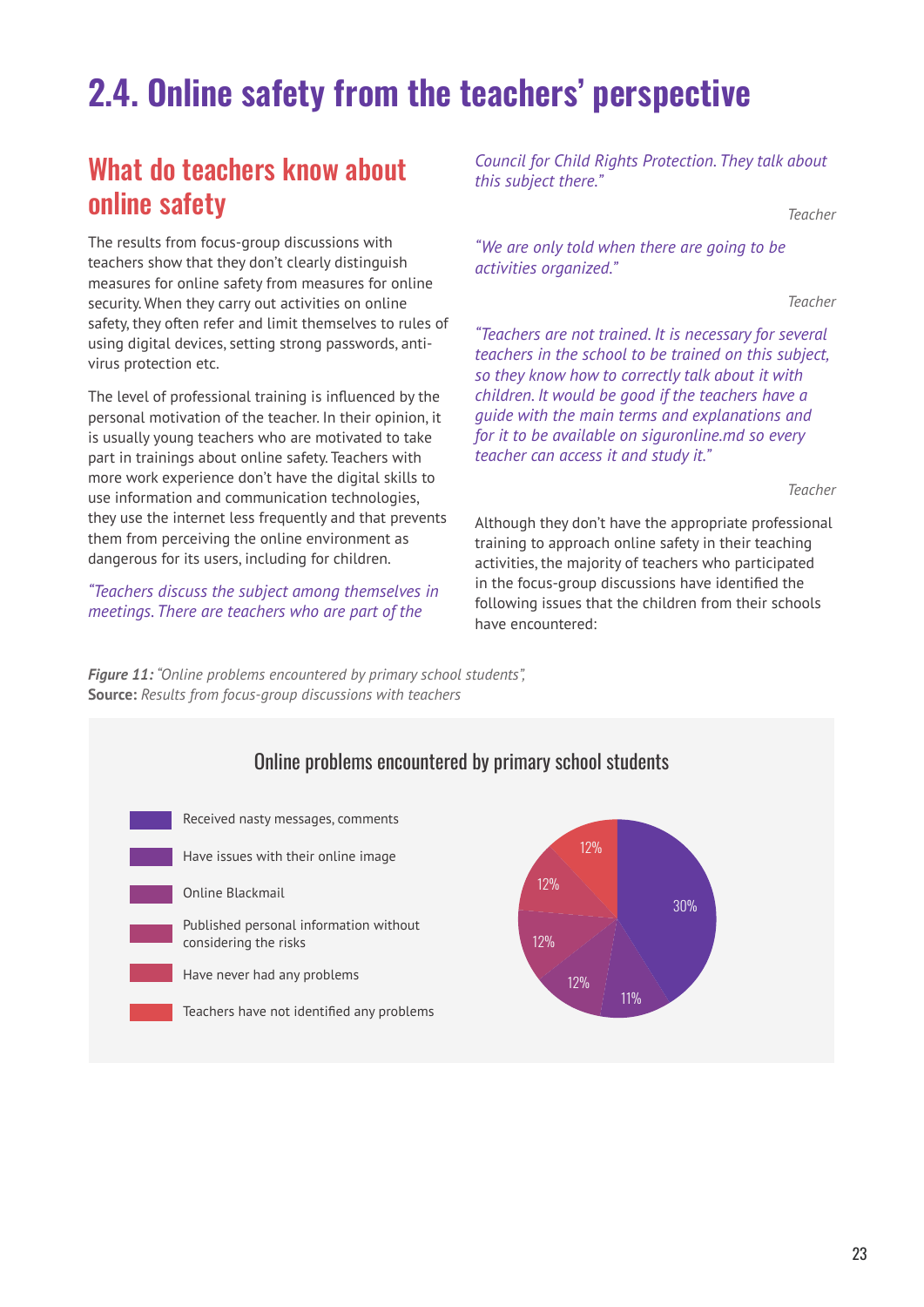

This data show that teachers, being in the front line, could find out about some cases of child online abuse, or they could notice risky or dangerous behaviours of children online. However, teaching activities on online safety mainly focus on digital security, and subjects such as online relationships, friendships, transmission of intimate photographs or online sexual blackmail are often avoided, even though these risks exist and adolescents are the most exposed to them.

## Teachers' practices in the field of online safety

Often, teachers avoid to approach the subject of online safety in their teaching activities, preferring to involve external professionals. This happens for the following reasons:

- $\vee$  The subjects referring to online safety are complex and there is the risk of spreading erroneous information or a distorted message to the students;
- $\triangleright$  The subjects are sensitive and it is possible that some students will identify themselves in the case studies discussed;
- $\vee$  There is a lack of accessible resources and information in Romanian that would guide the teacher through the process of learning and teaching about online safety;
- $\vee$  The teacher's program is already overloaded, and thus, they don't have enough time to prepare for lessons and carry out these activities qualitatively;
- $\blacktriangleright$  The negative attitude of the management of educational institutions towards extra-curricular activities and teachers involved in various initiatives;
- $\blacktriangleright$  They don't feel comfortable discussing this subject, because they don't know how to solve all potential online problems and they are worried they wouldn't be able to answer all the questions students ask.

When asked about what they would need in order to be able to confidently carry out activities on online safety with their students, the teachers mentioned the following:

- $\blacktriangleright$  They need a mentor from whom they can find out more information when they encounter issues or difficulties in the field of online safety;
- $\blacktriangleright$  They need more time in order to be able to carry out the activities qualitatively;
- $\blacktriangleright$  They need more training activities so that they feel prepared to approach the subject with students;
- $\vee$  They need teaching materials on the subject of "online safety".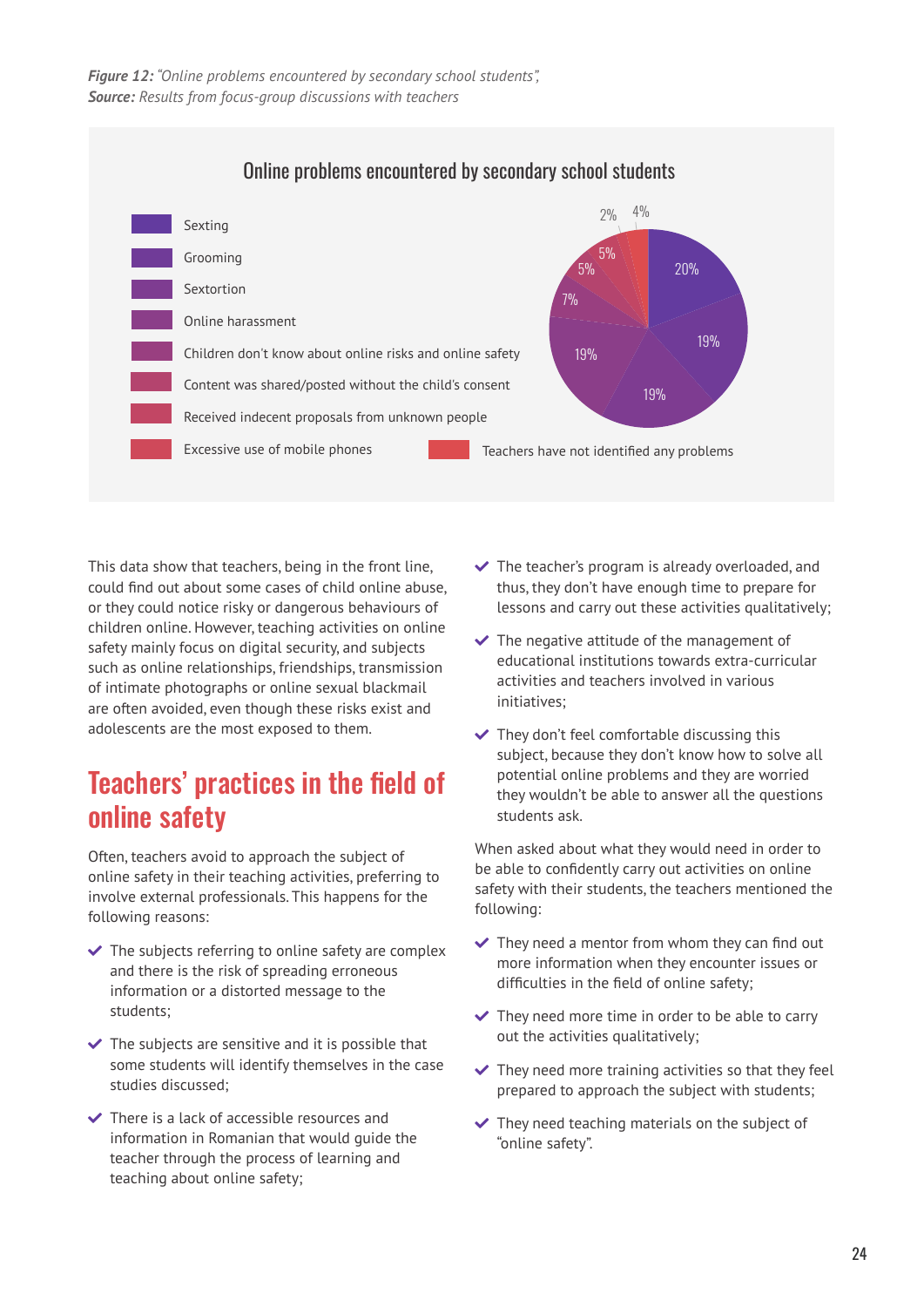*"To make it easier to work with children, it would be good to have as many visual materials as possible. Various attractive posters. More videos. Other distribution materials. Teaching materials that* 

*include real case studies. This way, the child reads and finds out that such situations happened to someone real."* 

*Teacher*

#### **Main findings regarding the issues around child online safety:**

- 1. In the online environment, children are exposed to multiple risks, depending on their age, interests, knowledge and skills, but also depending on the presence or lack of trusted people who could guide them to safe online browsing. These risks concern both the content accessed by the child, and the people the child interacts with.
- 2. Although as a result of activities about online safety, children know the rules of safe online browsing, they do not have critical thinking skills, which determines them to take risks and act against the rules.
- 3. The level of involvement and information of the parents on the online safety of their children and the actions they can take as

parents is minimal. This factor increases the level of vulnerability of the child in the online environment, because she/he is not being guided through her/his Internet experiences.

4. The level of professional training is influenced by the personal motivation of the teacher. Although many teachers avoid to approach the subject of online safety in activities with students, most often the teachers are those who notice risky behaviours of children online and know about some unpleasant experiences of the children. This fact reinforces the hypothesis that the school is the most suitable place and environment to develop critical thinking skills in children, and intervene and offer support to the children in situations of online abuse.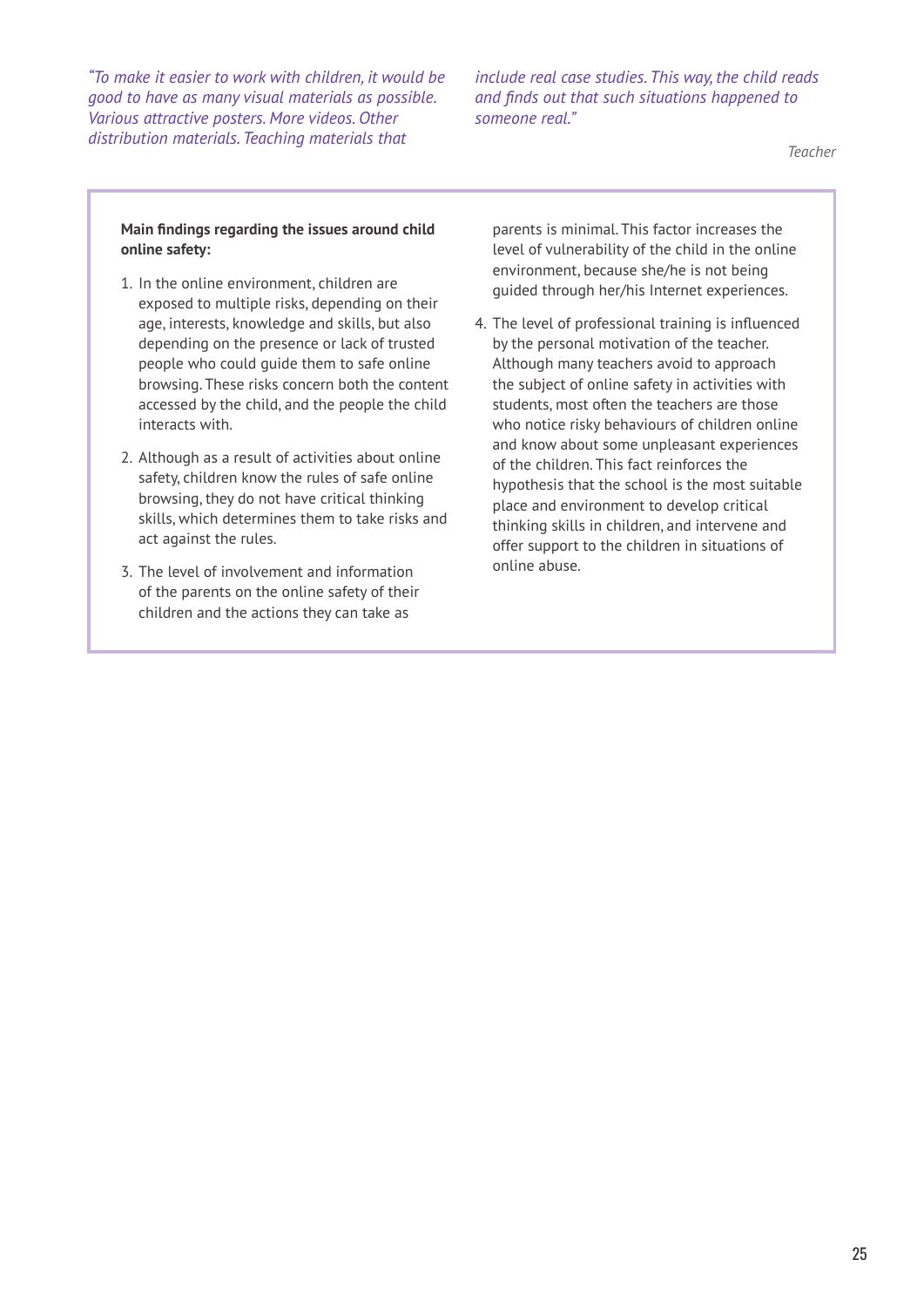# **3.National policies and practices in Education**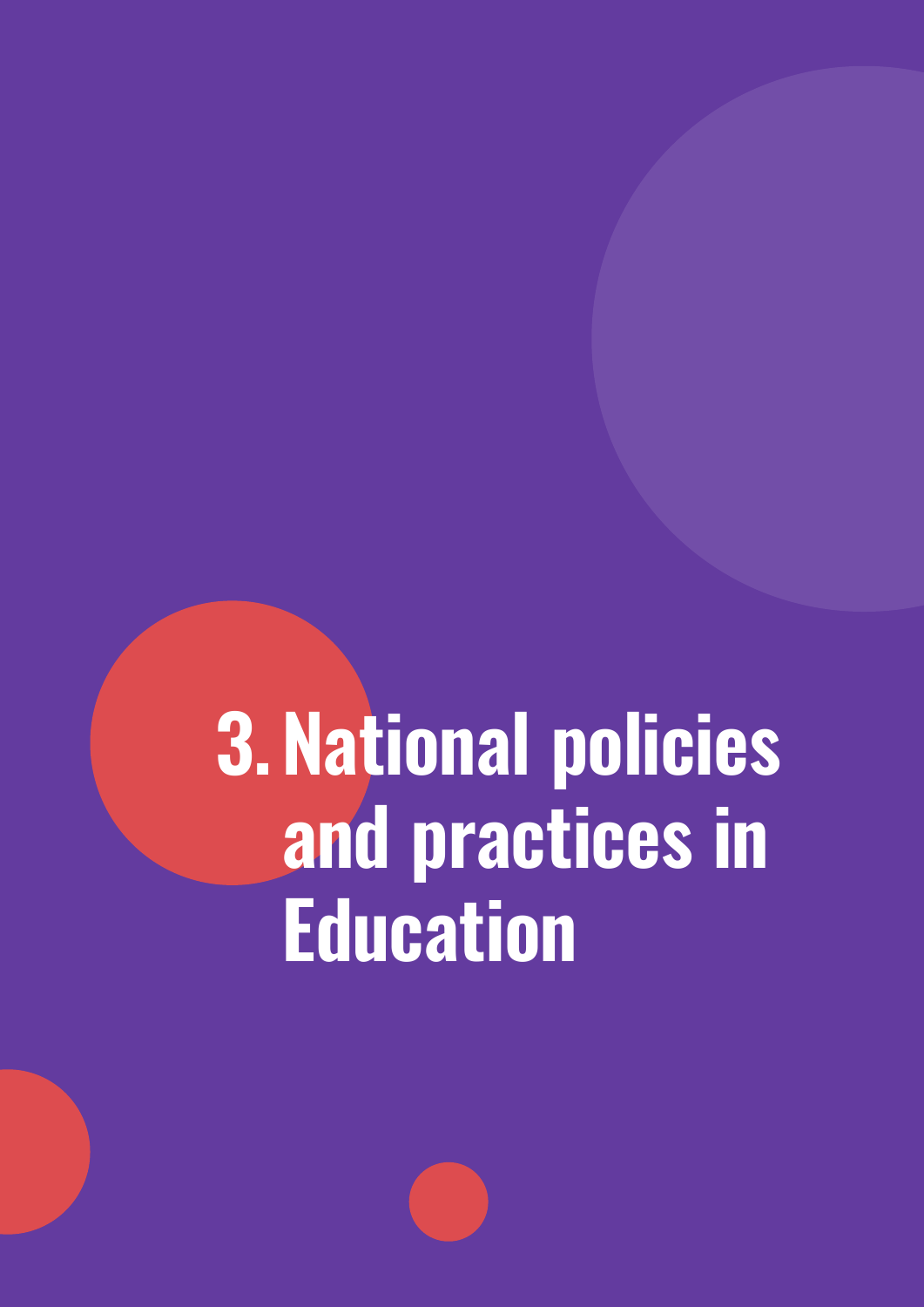## **3.1. National public policy framework and normative framework**

## National public policy framework

## Action Plan on promoting online safety of children and adolescents for the years 2017-2020

In 2017, child online safety became subject of a national action plan in the RM for the first time. It was then that the role of the authorities, public and private structures, and the non-governmental sector in promoting child online safety was recognized. By approving the Action Plan, the Education sector has taken up the commitment to organize regular information and awareness-raising activities for students about online safety, in the context of Safer Internet Day and Cybersecurity Month. Through this policy document, online safety was for the first time officially recognized as part of the extra-curricular, informal activities program carried out with students of all ages.

Things have evolved differently however, it has been determined that online safety would be approached not only as an extra-curricular activity, but also in the school program of the educational process. In the last 3 years, activities on online safety have been carried out for primary school students, secondary school students and high school students during compulsory and optional modules. In particular, we note the development of educational modules intended to contribute to the digital literacy of children, "Media education" for example – an optional module for secondary and high school students, or "Digital education" for primary school students.

## Education Development Strategy for the years 2014-2020 "Education 2020"**<sup>32</sup>**

One of the directions of this strategy is the efficient integration of information and communications technologies (hereafter, ICT) into Education. In this regard, the following specific objectives were set:

 $\sim$  Objective 3.1 Enhance the access to quality education by providing educational institutions with modern equipment, useful in the educational process;

- ~ Objective 3.2 Develop digital competencies by elaborating and putting into practice educational digital content;
- ~ Objective 3.3 Increase the effectiveness and efficiency of the school management on the system, school, and classroom level through the use of information technology.

At the same time, we find that in the process of digitalization of the educational process, there were planned actions that would contribute to the safety of children online.

## Normative framework

## Education Code

Art. 135 para. j) from the Education Code establishes the obligation of teaching staff to inform students about all forms of violence and their behavioural manifestations, about individuals and institutions to whom they may address if they are subject to abuse. It is an express indication of the obligation of teaching staff to inform also students about the forms of online violence, new forms of online abuse, such as grooming, sextortion, cyberbullying etc; about how these are manifested and where they can get help in these situations.

## Guidelines regarding the interinstitutional cooperation mechanism for the identification, assessment, referral, assistance and monitoring of child victims and potential victims of violence, neglect, exploitation and trafficking

The normative framework on child protection against violence in educational institutions is rather complex, being developed together with the approval of the Guidelines regarding the inter-institutional cooperation mechanism for the identification, assessment, referral, assistance and monitoring of child victims and potential victims of violence,

*<sup>32</sup> Education Development Strategy for the years 2014-2020 "Education 2020" approved by Government Decision no. 944 from 14.11.2014.*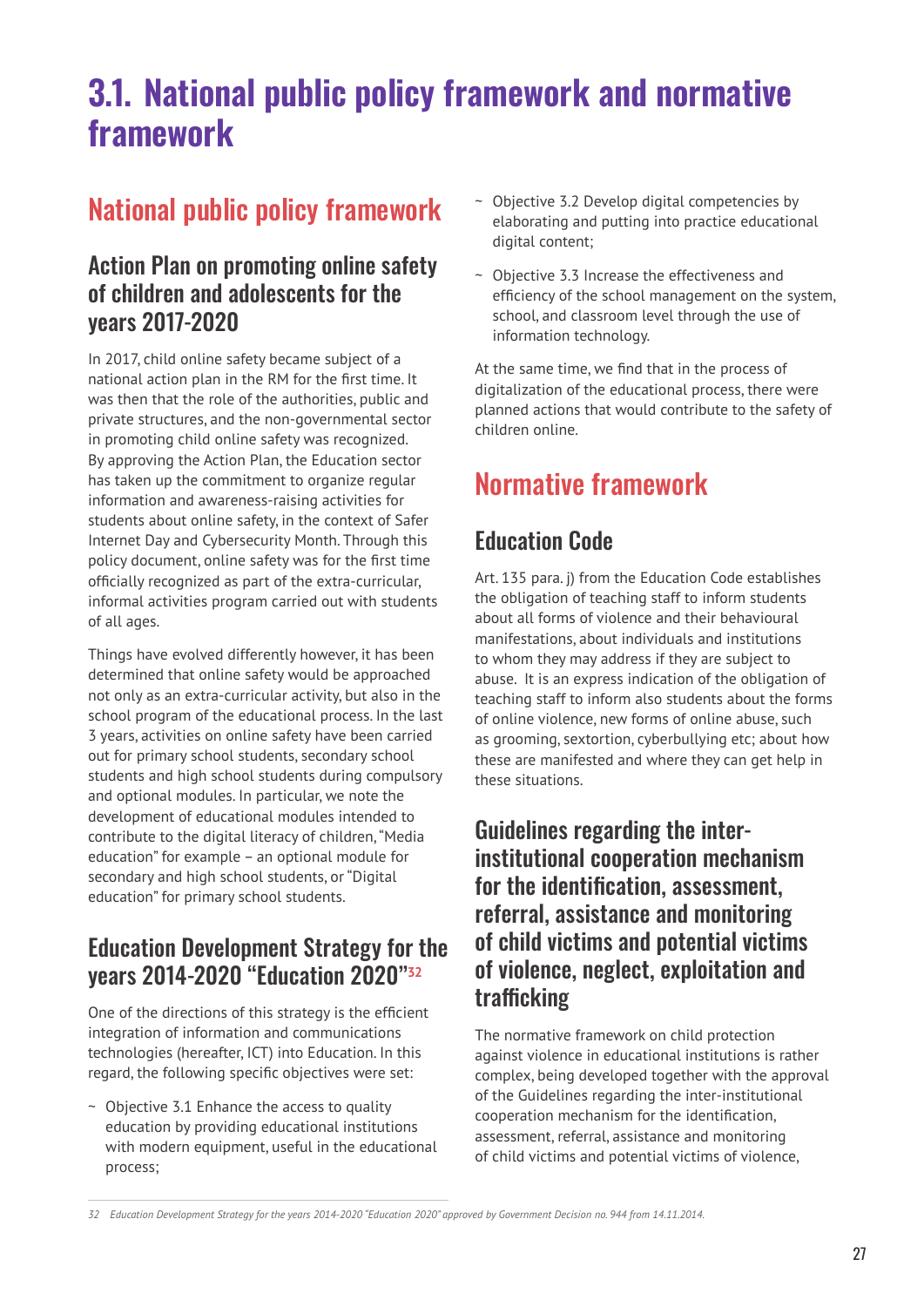neglect, exploitation and trafficking**33**. Based on this inter-institutional mechanism, subsequently were developed institutional organization procedures and intervention procedures for the employees of the institutions in cases of abuse, neglect, exploitation, trafficking. These procedures generally refer to actions in the educational institution in the field of prevention and protection of children against violence, **without referring to the specifics of online abuse cases**.

The methodology for the application of institutional organization procedures **recommends carrying out activities with pupils about online risks as part of the**  primary prevention program aimed at children<sup>34</sup>. In terms of the intervention procedures of the employees of educational institutions, they do not refer to situations of online abuse, and do not delimit the forms of abuse based on the way the abuse of the child was committed – with or without the use of ICT.

Thus, although the Government Decision no.270 from 08.04.2014**35** point 5.4 defines as child victim the child who, through actions or lack of, suffered psychological, physical or material damage as a result of violence, neglect, exploitation, including by means of information technologies, trafficking etc., specific actions for this type of abuse are not regulated and online abuse is not defined.

## Guide for the implementation of the Child Protection Policy**<sup>36</sup>**

The guide for the implementation of the Child Protection Policy in schools includes a distinct chapter dedicated to rules for using the Internet and ICT in schools. On one hand, it is recommended to establish clear rules for the use of mobile phones, tablets, personal laptops, and the Internet, but also setting content control filters. Thus, this implementation Guide clearly establishes that it is the responsibility of the institution to ensure that the concerns regarding child protection are approached in the school policies on the use of the Internet and ICT.

## Digital Competency Standards for primary school, gymnasium and lyceum students**<sup>37</sup>**

These Standards describe 10 key-competencies that should be developed in primary, secondary and high school pupils:

- 1. Use of computer systems;
- 2. Processing text documents;
- 3. Creating and editing images;
- 4. Elaborate, construct and display electronic presentations;
- 5. Processing data using spreadsheet calculations;
- 6. Use of Internet;
- 7. Online communication;
- 8. Elaborating and implementing algorithms;
- 9. Organizing and processing information using data management systems;
- 10. Respecting ethics and information security norms.

Although points 6, 7 and 10 could refer to some aspects of online safety, these actually directly refer to the use of technologies and information security. For example, point 6 refers to the following aspects: browsing the Internet, accessing web pages, finding information using distinct key-words, finding information using simple searching criteria, organizing and managing information downloaded from the internet etc.

Point 7 regarding online communication refers to the following sub-aspects: communication using digital telephony, social networks and instant messaging, creating and managing personal accounts in various online communication environments, using virtual spaces to create their own digital identity.

Point 10 "Respecting ethics and information security norms" refers to intellectual property (defining the notion of intellectual property, respecting copyright over digital information etc.), digital security (defining the notion of digital security, respecting the rules ensuring digital security, using means of ensuring digital security in real situations, etc.), digital ethics

*<sup>33</sup> Government Decision no. 270 from 08.04.2014, regarding the approval of the Guidelines regarding the inter-institutional cooperation mechanism for the*  identification, assessment, referral, assistance and monitoring of child victims and potential victims of violence, neglect, exploitation and trafficking, published *18.04.2014 in the "Monitorul Oficial" journal no. 92-98, art. 297.*

*<sup>34</sup> The methodology for the application of institutional organization and intervention procedures for the employees of institutions in cases of abuse, neglect, exploitation, trafficking approved through the Order of the Ministry of Education no. 858 from 23.08.2013.*

*<sup>35</sup> Government Decision no. 270 from 08.04.2014, regarding the approval of the Guidelines regarding the inter-institutional cooperation mechanism for the*  identification, assessment, referral, assistance and monitoring of child victims and potential victims of violence, neglect, exploitation and trafficking

*<sup>36</sup>  https://mecc.gov.md/sites/default/files/politica\_de\_protectie\_a\_copiluluighid\_de\_implementare.pdf (RO)*

*<sup>37</sup> Digital Competency Standards for primary school, gymnasium, and lyceum students, approved through the order no. 862 of the Ministry of Education on 07.09.2015, available at: https://mecc.gov.md/sites/default/files/cnc4\_final\_competente\_digitale\_elevi\_22iulie2015\_1.pdf (RO)*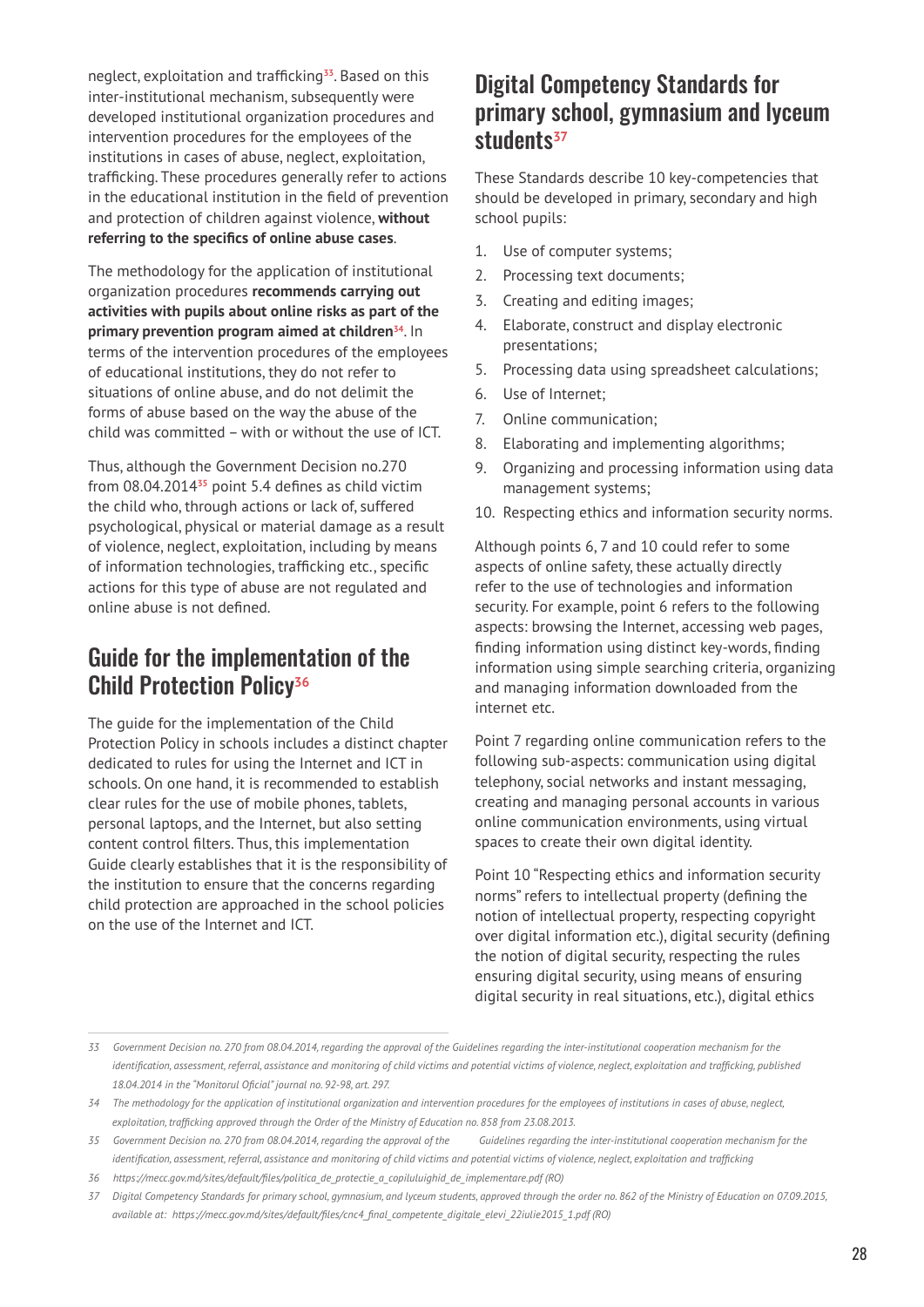(defining the notion of digital ethics, respecting the rule of digital etiquette, promoting digital ethics norms etc.).

National standards do not approach aspects such as protecting the health and wellbeing of the child in

the online environment or protecting personal data and privacy, understanding the ways to use and share personal information so that we can protect ourselves and others from dangers, as set out in the European Digital Competence Framework for citizens DigComp.

# **3.2. Practices of educational institutions in the field of child safety online**

The practices promoting child safety online found in education institutions in the RM will be described and analysed in this chapter, from the perspective of their compliance with the European standards that define the Comprehensive Approach model to online safety in schools.

## a. School governance

## Institutional policy framework in the field of child online safety

#### Managerial plans

One of the good practices mentioned by the focusgroup discussions is the inclusion of online safety into the managerial plan of the educational institution, according to the Extra-curricular activities Program elaborated by the Ministry of Education, Culture and Research (MECR). This allows a better organization of the activities, allocating enough time to prepare the thematic activities.

*"There is the managerial plan. It is drawn up based on the Ministry plan. When the circulars come around, sometimes some subjects can be suggested to be approached (referring to activities in general). Technically, it is known from the beginning of the school year that in February there will be activities organized regarding the online environment."* 

#### *Deputy director for Education*

Other educational institutions organize activities about online safety only if there is a circular issued in this regard:

*"We carry out activities during the periods mentioned by the circulars. The problem is that the circulars are issued 2 or 3 days before the activities are meant to be carried out. There isn't really time for qualitative preparation. The subject*  *is approached superficially, to tick a box. We write a note for the Direction that X activities were carried out involving X students."* 

*Deputy director for Education* 

### Child Protection Policy

The Child Protection Policy is an institutional policy document that refers to the protection of children from any form of violence in the educational institution. According to the recommendations of the Ministry of Education, Culture and Research, it is the responsibility of every educational institution to ensure that the concerns regarding child protection are approached in the school policies on the use of the Internet and information and communication technologies. The Guide for the implementation of the Child Protection Policy in schools**38** includes a separate chapter dedicated to rules for using the Internet and ICT in schools, with the following recommended structure:

- $\sim$  Clear rules for using mobile phones, tablets, laptops, personal computers, video consoles;
- ~ Clear rules for using the Internet;
- ~ Establishing content control filters.

These however don't aim to empower the child to use technologies safely, don't establish indicators for identifying cases of online abuse and don't provide for early intervention actions, they are only limited to aspects referring to using technologies in school and securing Internet access by setting content filters.

From the 48 educational institutions that the focusgroup participants work in, only in one of them exists a child protection policy that aims to protect children from all forms of abuse and create a safe environment in the school. However, the document does not include aspects related to the protection of children from online abuse.

*<sup>38</sup>  https://mecc.gov.md/sites/default/files/politica\_de\_protectie\_a\_copiluluighid\_de\_implementare.pdf (RO)*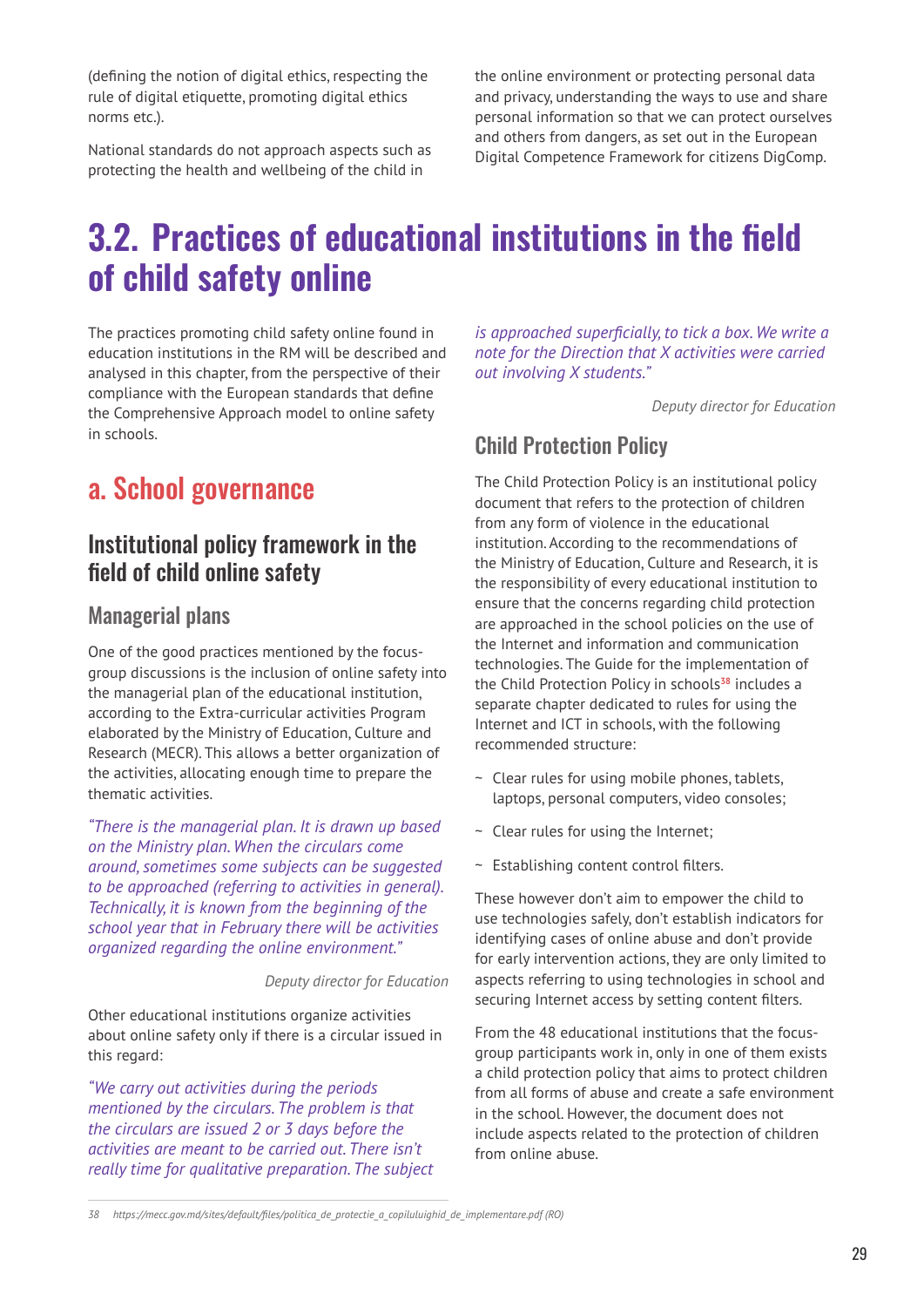## Institutional regulations

The model regulation for the organization and functioning of primary, secondary and high education institutions, approved by the MECR does not establish any measures regarding child safety online. This normative act establishes some general interdictions that are meant to ensure an adequate functioning of the educational process, while protecting the psychological and emotional wellbeing of students and employees. These interdictions include:

- $\sim$  Point 11 c) "It is forbidden to engage in any activity that violates the general rules of morality and endangers the physical and mental integrity of students and employees";
- $\sim$  Point 147 g) "The class tutor is responsible for observing students' behaviour, including for the purpose of preventing abuse, neglect, exploitation of the child; and reporting presumed or confirmed cases of abuse";
- ~ Point 190 h) "Students are prohibited from possessing and broadcasting obscene or pornographic material";
- ~ Point 190 i) "Students are prohibited from using mobile phones during lessons, exams and competitions";
- ~ Point 190 k) "It is forbidden for students to insult and use aggressive language and behaviour towards classmates and staff in the Institution".

This normative act does not indicate specific measures that refer to the safety of children online, protecting children from online risks or the obligation of the institution's employees to prevent or intervene in cases of online abuse.

In practice, the internal regulations can include aspects referring to the publication of images with children and provisions on the ways to use mobile phones in the educational institution. The results of the focus-group discussions point out the fact that other aspects of online safety are not usually reflected in the Regulation for the organization and functioning of the educational institution.

## Coordinating activities on online safety in the educational institution

The current normative framework does not establish specific roles for coordinating activities that promote online safety in the educational institution. In all 48 institutions, the deputy directors for Education are responsible for organizing activities about online safety in their educational institution, because of

their responsibilities to organize all extra-curricular activities.

*"A circular is issued by the Direction of Education. The deputy director for education announces all class tutors and organizes a meeting. Together they draw up a plan of activities. The class tutors prepare some of the activities with the students."* 

*Teacher*

Teachers consult the deputy director for education when they face problems in carrying out activities or when they have identified some problematic situations that children are involved in online. Likewise, teachers can also turn to the: school psychologist, ANET coordinator, computer science teacher. However, the knowledge that computer science teachers have in the field of automatic collection, storage, processing, transmission or distribution of information using digital equipment is not sufficient to guide the other teachers in the field of child safety online, as online safety refers to online behaviours of children and is not reflected in the object of study of the Computer Science module.

In the majority of cases, deputy directors for education do not have any training in the field of online safety. Online safety is a subject taught in extra-curricular activities, therefore, the deputy director is not obliged to participate in trainings on the subject, although responsible for the coordination of activities on the topic.

*"Usually, the deputy director for Education is the one responsible for carrying out these activities. The problem is that the activities are different every month. They are all organized more superficially. The deputy director for Education doesn't even have enough training to guide teachers on how to approach this subject in a more interesting way for children. Children like when subjects like that are approached outside lessons, when people from outside the school come to talk to them."* 

*Deputy director for Education*

## The role of students in promoting online safety

In the focus group discussions, we did not identify practices promoting online safety in school involving students, on their own initiative, at the level of student councils. Usually, children get involved in activities on online safety at the initiative of the teachers, after they were asked to do projects. In one institution, secondary school students are involved in online safety teaching activities for younger children.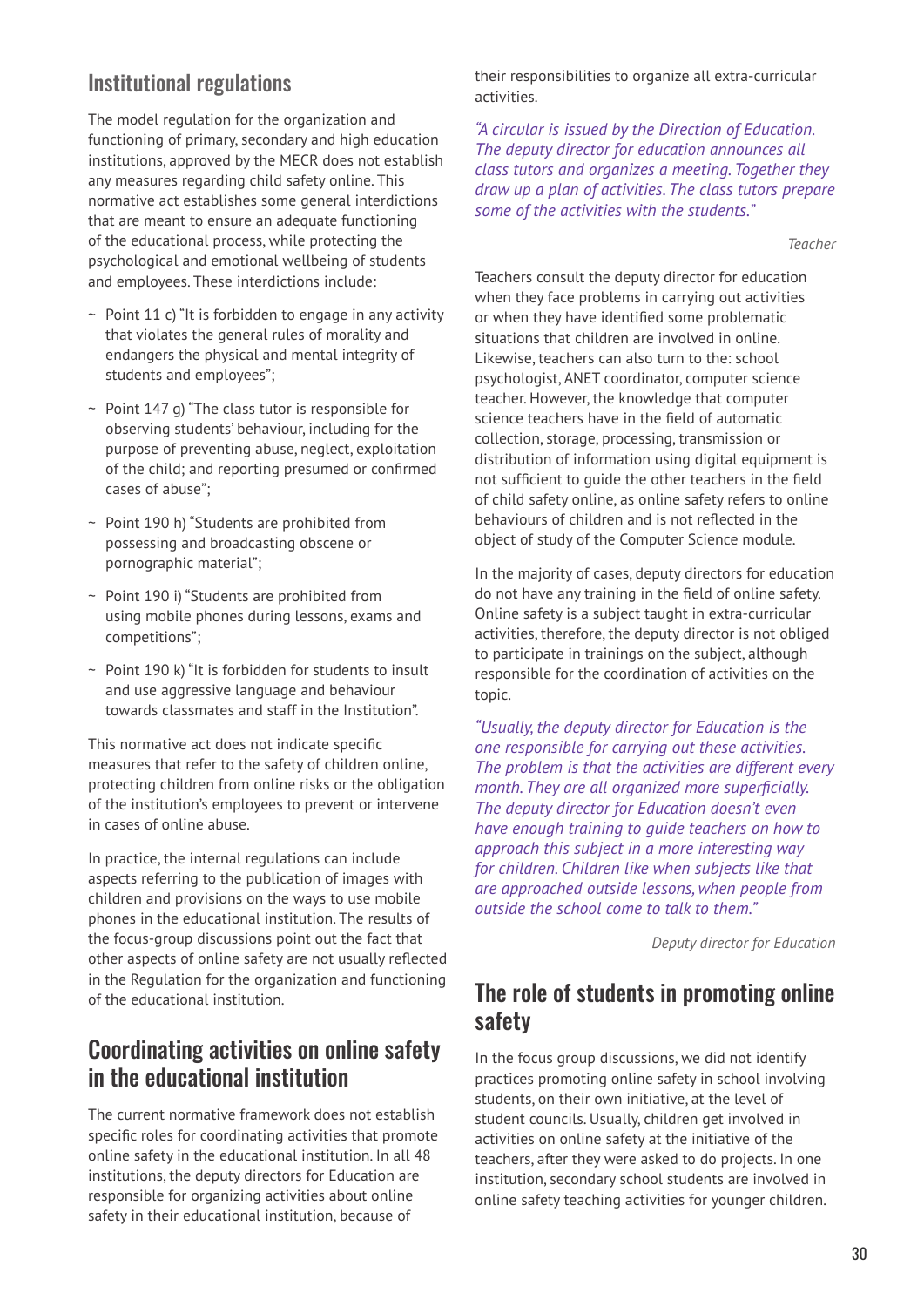#### *"Older children are involved in information activities about online safety for younger children."*

*Teacher*

Teachers mentioned the need of involving students or external professionals in carrying out activities with children about online safety. They found that students have a more serious attitude when a person from outside of school talks to them about these subjects, and not their teacher.

## b. Teacher training

### Training teachers in the field of child online safety

Child online safety is not distinctly covered in the continuous teacher training programs. Several thematic modules and topics talk about aspects referring to the digitalization of the educational process and the integration of ICT into the educational process:

- ~ Integrating ICT into the educational process;
- ~ Advanced training technologies through ICT;
- ~ Developing digital competencies of teachers;
- ~ Introduction to the use of information technologies in education;
- ~ Modern educational technologies and resources, etc**39**.

A separate module on "User ethics and online security" is included in the Plan for continuous training of teachers and those in management positions elaborated by the State Pedagogical University "Ion Creanga" from Chisinau**40**. Also, specific modules of continuous training are organized in disciplines that include topics on online safety such as personal development, computer science, extra-curricular education or media education**41**. However, it is not clear what aspects of online safety are addressed in these continuous training activities or whether they are only aimed at online security.

*"Teachers discuss the subject among themselves in meetings. There are teachers who are part of the Council for Child Rights Protection. They talk about this subject there."*

*"We are only told when there are going to be activities organized."*

*Teacher*

*"Teachers are not trained. It is necessary for several teachers in the school to be trained on this subject, so they know how to correctly talk about it with children. It would be good if the teachers have a guide with the main terms and explanations and be available on siguronline.md so every teacher can access it and study it."* 

*Teacher*

## c. Policies and procedures

In the institutions where we conducted the focusgroup discussion, there is a lack of intervention procedures in the case of online abuse. The majority of teachers declare that they haven't directly encountered cases of online child abuse, therefore they don't know what actions should be taken in such situations.

*"I have spoken to the girl. She deleted the photographs. She understood that things could have gotten uglier and everything calmed down."* 

*Teacher*

Unfortunately, though, these situations can't always be solved just by getting the child to delete the photographs. Once the photos are sent, they can be seen by other people and can even end up shared on social networks, becoming available for anyone to see. With every view, the child is exposed to repeated victimization, making him/her relive all the negative emotions of the abuse. Also, once these photographs are viewed by classmates, the photos may be shared with other people too, the child could be made fun of, or even bullied online.

Although there is an inter-institutional mechanism in place for the identification, assessment, referral, assistance and monitoring of child-victims and presumed victims of violence, neglect, exploitation and trafficking, the teachers had contradictory opinions about applicability of the existing interinstitutional mechanism**42** in cases of online abuse. Some teachers believe that the same procedures relevant in all cases of abuse should be followed in situations of online abuse. Others completely rejected

*Teacher*

*<sup>39</sup> https://mecc.gov.md/ro/content/centre-de-formare-continua-0 (RO)*

*<sup>40</sup> https://mecc.gov.md/sites/default/files/universitatea\_pedagogica\_de\_stat\_ion\_creanga\_din\_chisinau\_0.pdf (RO)*

*<sup>41</sup>  https://mecc.gov.md/sites/default/files/universitatea\_de\_stat\_din\_moldova\_0.pdf (RO)*

*<sup>42</sup> Government Decision no. 270 from 08.04.2014, regarding the approval of the Guidelines regarding the inter-institutional cooperation mechanism for the*  identification, assessment, referral, assistance and monitoring of child victims and potential victims of violence, neglect, exploitation and trafficking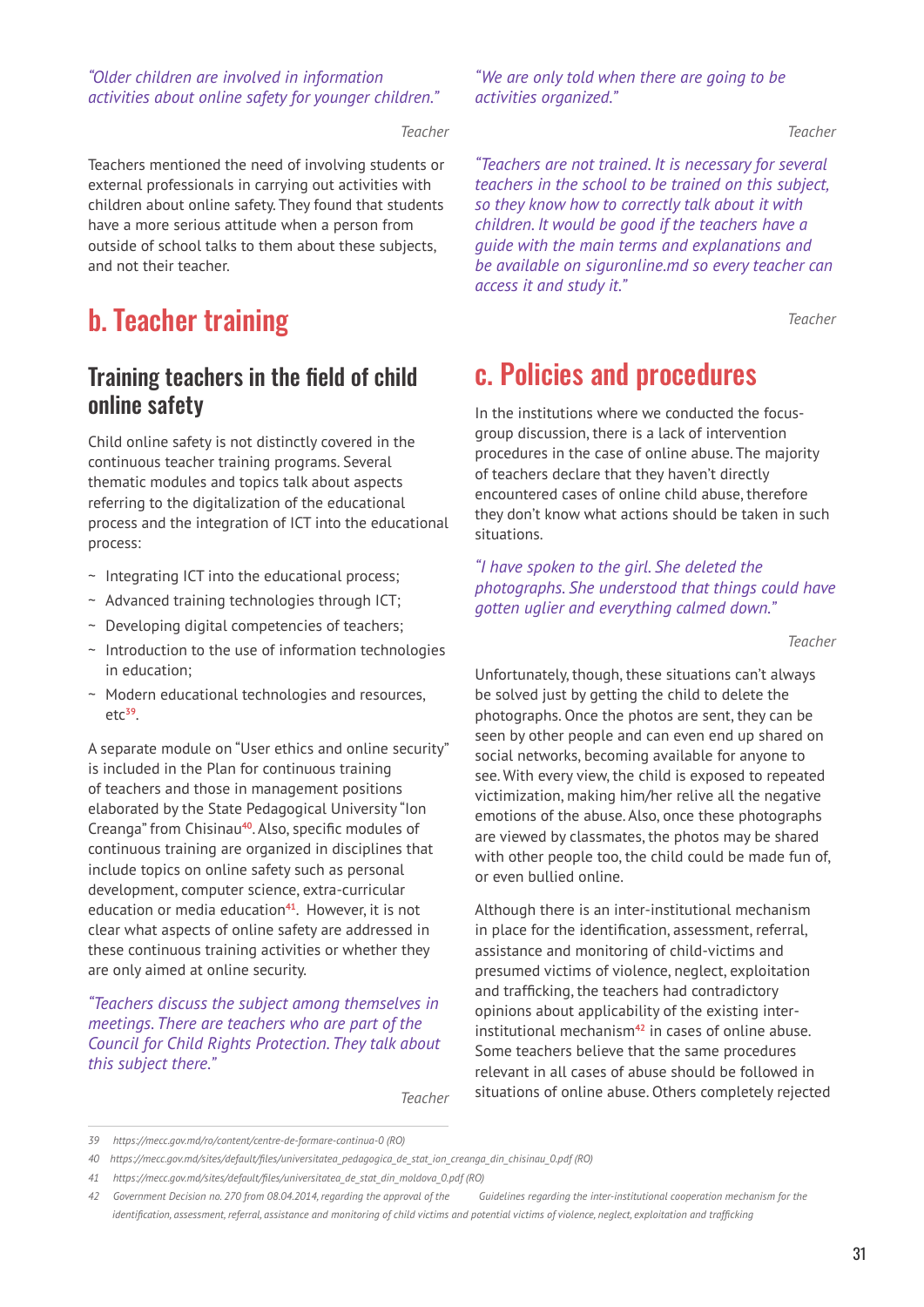the idea of applying the same tool, specifying that existing procedures can't be applied in cases of online abuse because they don't take into account the specifics of these cases and don't provide sufficient tools and clarity for teachers in what actions they should be taking.

*"It is difficult for teachers to talk to children about such situations. They don't know what is the best way to proceed."* 

*Teacher*

Teachers also mentioned other challenges:

- ~ Indifference of other colleagues (teachers), which determines them not to get involved and not offer help/support to the child;
- ~ Stereotyped attitudes towards online sexual abuse cases, which may determine them to blame the child for everything that happened to them and act against the child's best interests;
- ~ Not knowing the signs of a potential online sexual abuse, or neglecting unpleasant situations that happened to children online and which aren't perceived as forms of abuse, which could determine them to be indifferent in such cases.

*"We definitely need more resources and clarity in what we can do when these situations happen to children."* 

*Teacher*

At the same time, in the discussions with the specialists from the Psycho-pedagogical Assistance Service, but also with the school psychologists regarding the cases of online sexual abuse, it was found that they have a low level of information on this subject. The specialists are scared to intervene in these situations because they don't know exactly what to do so they don't harm the child. They admitted that the reason for their inactions is the lack of clear instructions in this regard. Social workers, guardianship authorities and the police are also affected by the lack of clear instructions, they encounter difficulties in the identification of cases and appropriate intervention. Similarly, the lack of knowledge about the specifics of online abuse, the elements that should be taken into account, how the abuse unfolds and evolves and the possible consequences of online abuse, all create impediments in ensuring an effective response from specialists in the field.

## d. Parental involvement

There are no parental education programs in the field of child online safety, that would take into account the developments in the digital age, the risks that children are exposed to and the essential information that parents need to know to protect their children from online risks.

Information activities for parents about online safety are organized sporadically. Only one teacher mentioned that they have never spoken to parents about this subject and they don't know if in the school where they teach there were activities for parents organized on the subject.

*"At meetings, we tell the parents to take notice of what their children do online."* 

*Teacher*

Often, parents don't know about the online risks that their children are exposed to. As a result, they don't know how to deal with them, but they don't do anything to change that either, passing this responsibility onto the teachers (Figure no. 13).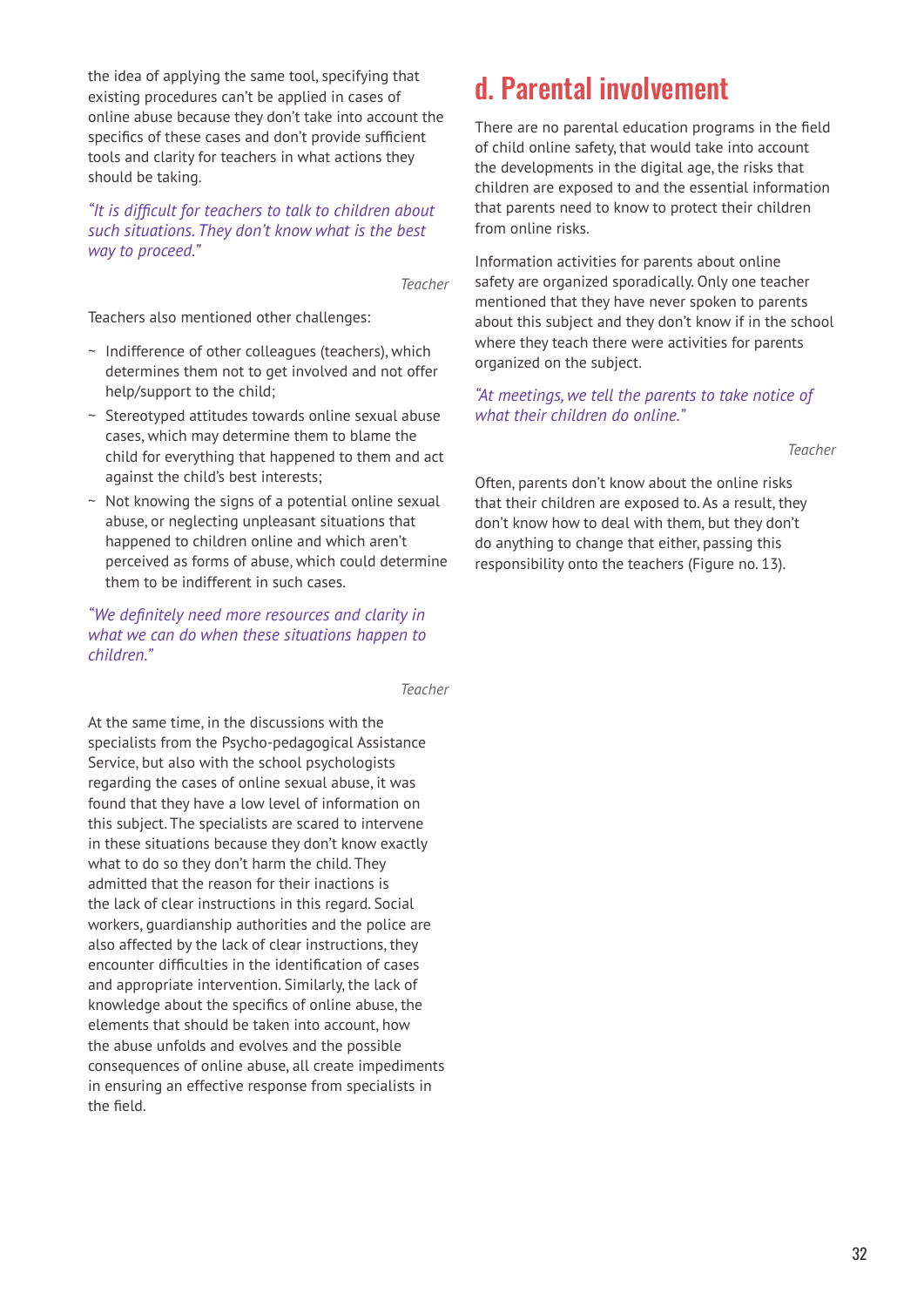

One of the challenges that teachers face when organizing information activities for parents is the lack of teaching resources, informative leaflets or other distribution materials for parents. Another challenge is the fact that many parents are abroad, and the children are cared for by their grandparents. The level of information and understanding of grandparents about what the Internet is, what the child does online and what the risks are is minimal. In such cases, the child usually has the freedom to browse the internet however much he/she wants, without limitations and without ensuring a safe online experience.

The parents' attitudes and involvement in educating safe behaviours online are different depending on the age of the children. The majority of parents of younger children (7-10 years old) are open and interested in collaborating to teach their child how to browse the internet safely.

Parents of secondary school students however, have a high level of resistance towards the subject and don't acknowledge the contact or conduct risks that their children may be exposed to online. Multiple teachers encountered the problem of parental disinterest towards online safety in parents' meetings, because they are sufficiently informed and don't need any more such information. Some parents believe that their child doesn't have access to the Internet and therefore isn't exposed to the danger.

*"At the parents' meeting we discuss online safety. But they are not interested and don't pay attention either. They think that as long as it didn't happen to their child, the information isn't for them."*

*Teacher*

## e. Online safety education

Online safety is addressed in discussions with students both in compulsory and optional subjects, and in the context of Safer Internet Day or Cybersecurity Month. Subjects referring to online safety can be found across several compulsory and optional disciplines (See Appendix no.2):

- ~ Personal development (primary, secondary and high school);
- ~ Media Education (primary, secondary and high school);
- ~ Digital Education (Primary school).

Often, subjects referring to online safety are integrated in modules or topics that refer to online or cyber security. For example, for the discipline "Technological education", primary school, 4th grade, the authors have proposed the following content topics for the "Digital Education" module, lesson "Good manners and digital correctness":

- $\sim$  Digital resources on web pages: who is the owner? In what way do we have the right to use them?
- $\sim$  Communicating using digital devices some simple rules.
- $\sim$  And again, about dangers computer viruses.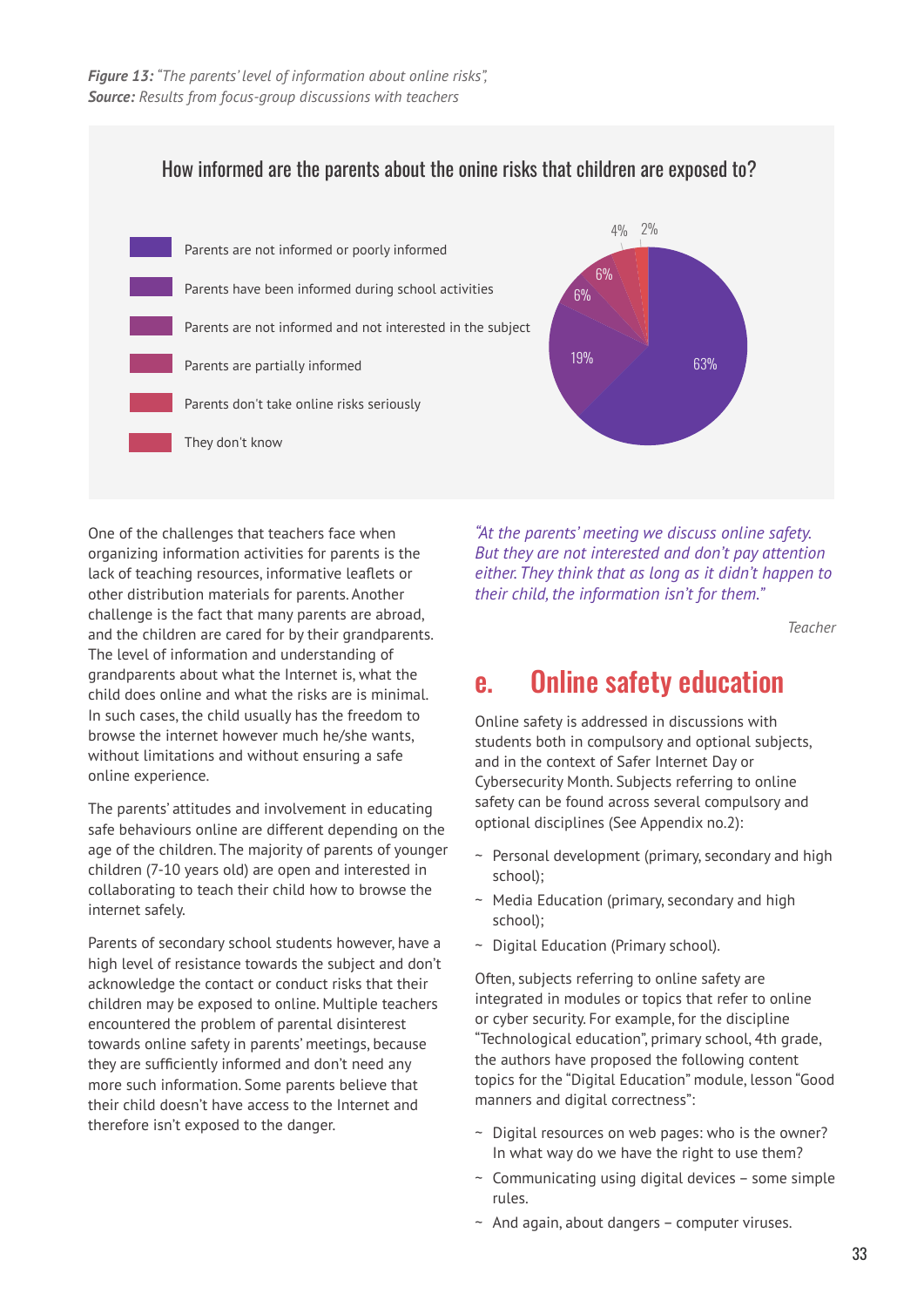Although the name of the lesson suggests aspects related to online behaviours, the proposed content actually refers to cyber security, which creates further confusion between the subjects and aspects. In addition, the message conveyed is that if taking online security measures, that would be enough to avoid any online dangers.

Teachers carry out activities with students also within the Extra-curricular activities Program**43**, in the context of Safer Internet Day and Cybersecurity Month. These activities are recommended by the Methodological indicators regarding the organization of the educational process for the Computer Science discipline for the school year 2019-2020**44**.

According to these methodological indicators, during the Computer Science discipline, it is recommended to train in students **attitudes and habits of responsible behaviours, in order to prevent risky situations and promote a safe use of technology, safe Internet browsing etc.** Even so, lessons in the secondary and high school curriculum only refer to online security and cybersecurity**45**.

## f. Secure technologies and infrastructure

The Minimum Standards for equipping primary, secondary and high schools with ICT means establish the obligation of educational institutions to have specialized software to filter content on the Internet**46**. Although the obligation to have specialized software to filter content on the Internet in primary, secondary and high schools is regulated, this norm is not particularly known about. Discussions with the management of educational institutions show that these minimum standards for equipping schools with ICT are not put into practice.

More than 50% of schools (from the total of 48) have internet access through a wi-fi network. In all the cases, the access is restricted, which means a password is required to access the internet. Only in 3 institutions children have free access to wi-fi. Only in one institution, online content filters were set. We found that teachers did not know about the possibility of setting technical measures to filter content, believing that securing the access just meant setting an access password.

*"Content filters aren't even installed in the computer classroom. We've had cases when images inappropriate for the pupils' age popped up on the computer screens."* 

*Teacher*

*"There are no filters. It would be a good option, but they would still access that content, if not in school, then somewhere else."* 

*Management staff*

*"The Ministry must take action with all service providers, so they are obligated to offer schools these filter settings."*

*Management staff*

*"It wasn't known. We weren't told. It would be good to hold accountable all those who provide such services."* 

*Management staff*

*<sup>43</sup> MECR Order no. 1619 from 10.12.2019 regarding the approval of the Extracurricular activities Program in primary and secondary education, cycle I and II.*

*<sup>44</sup> MECR Order no. 1046 from 21.08.2019 for the approval of Methodological Indicators regarding the organization of the educational process for the Computer Science discipline for the school year 2019-2020.*

*<sup>45</sup>  https://mecc.gov.md/sites/default/files/informatica\_gimnaziu\_ro.pdf (RO)*

*<sup>46</sup> MECR Order no. 581 from 24.06.2015 regarding the approval of the Minimum Standards for equipping primary schools, gymnasiums and lyceums with ICT means.*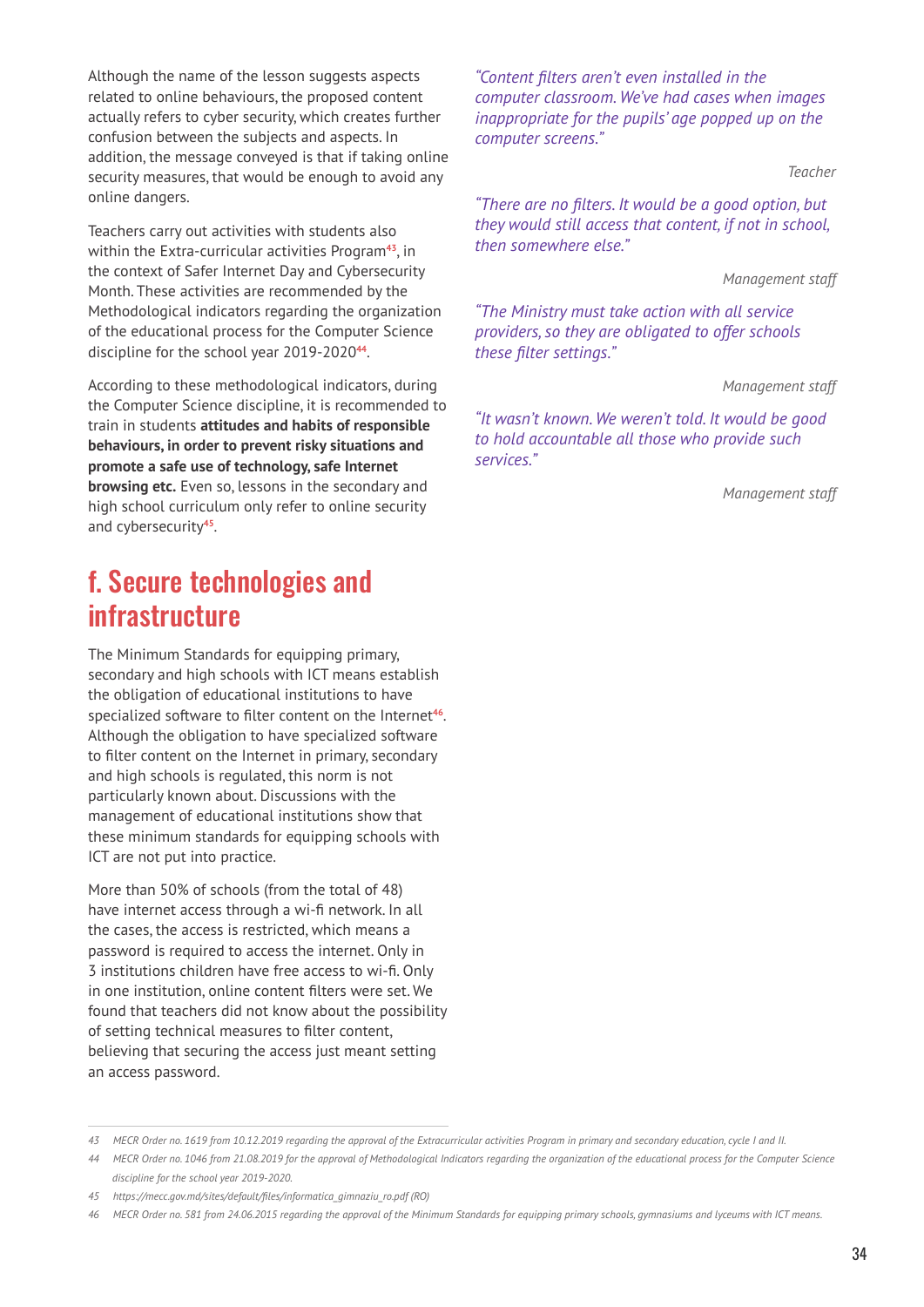#### **Main findings regarding national policies and procedures:**

- 1. According to the Education Code, one of the main responsibilities of teaching staff is to inform students about all forms of violence, including domestic violence; about how these actions are manifested and what people and institutions they can turn to when they are subjected to an act of online abuse.
- 2. Child online safety is not a priority in educational policy documents, being regulated as a subject of extra-curricular activities' program and informal activities with pupils of all ages. Although the subject is included in the curriculum for compulsory and optional modules, there still persists a confusion in the terminology used and the subject approaches, often the term "online safety" being used instead of "online security" and vice versa.
- 3. The Digital competency standards for primary, secondary and high school students, approved by MECR in 2015, do not comply with the Reference Framework DigComp, recommended EU-wide. Online safety is not specified in national standards, although EU-wide, this is one of the key digital competencies.
- 4. The current normative framework does not regulate the ways to identify cases of online abuse in school, neither the intervention procedures for teachers. Practice shows a common trend among school psychologists and teachers of reacting and intervening intuitively, based on their own life experience and guided by their own attitudes and perceptions of the subject.
- 5. Teachers acknowledge the topicality of online risks for the physical and psycho-emotional safety of the child. At the same time, it is not clear to them what they should do to reduce these risks and what the role of the educational institution or teaching staff is.
- 6. Due to the lack of a parental education program, adjusted to the role of parents in the digital age, the subject is approached sporadically with parents. Teachers require thematic resources and trainings on the methods of communication and collaboration with parents about child online safety.
- 7. More than 90% of the educational institutions where we conducted the focus-group discussions for the purpose of this research, don't have specialized content filtering software, to filter the content that children can access through the school wi-fi. Educational institutions are not informed about their obligation to have these measures which are regulated by the normative framework, and they lack control measures from the MECR for their implementation.
- 8. There is no genuine participation of children in activities promoting online safety in schools. Usually, student involvement implies doing projects at the teacher's initiative. There were no direct involvement practices identified – through a student council or other – in improving the policy framework referring to online safety in schools or the relevant practices.
- 9. Teachers and school psychologists are poorly informed about online sexual abuse, how they can identify such abuses and how to intervene in such cases. Moreover, focusgroup discussions point out a high level of stereotypes and reluctance towards the subject, which stimulates the blaming of the child.
- 10. Existing intervention mechanisms are not adjusted to abuses committed with the use of ICT. Teachers stated the need of elaborating specific procedures for cases of online abuse, that would explain the signs of this form of abuse and intervention recommendations, appropriate to the specific risks of these cases.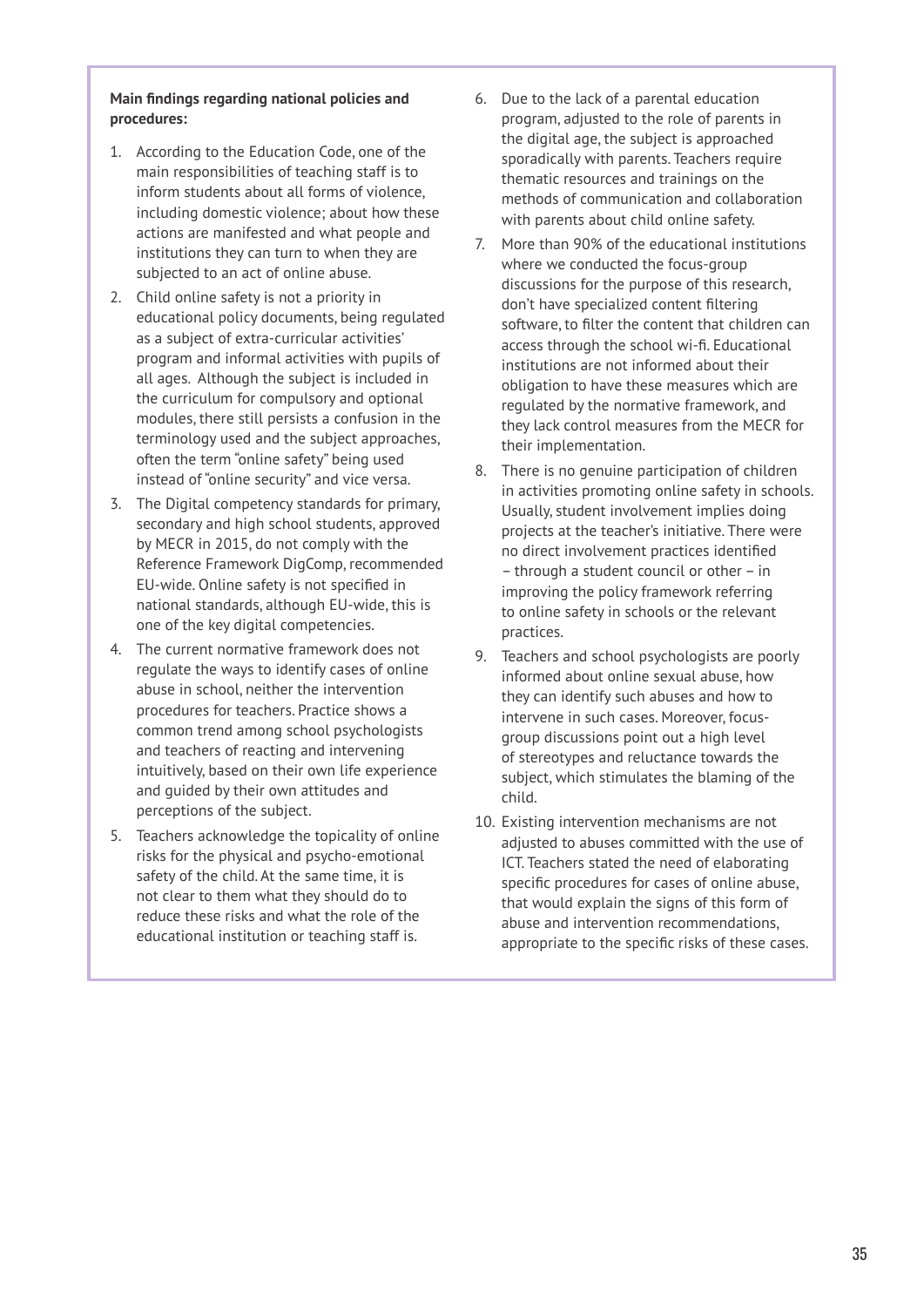# **Main conclusions and recommendations**

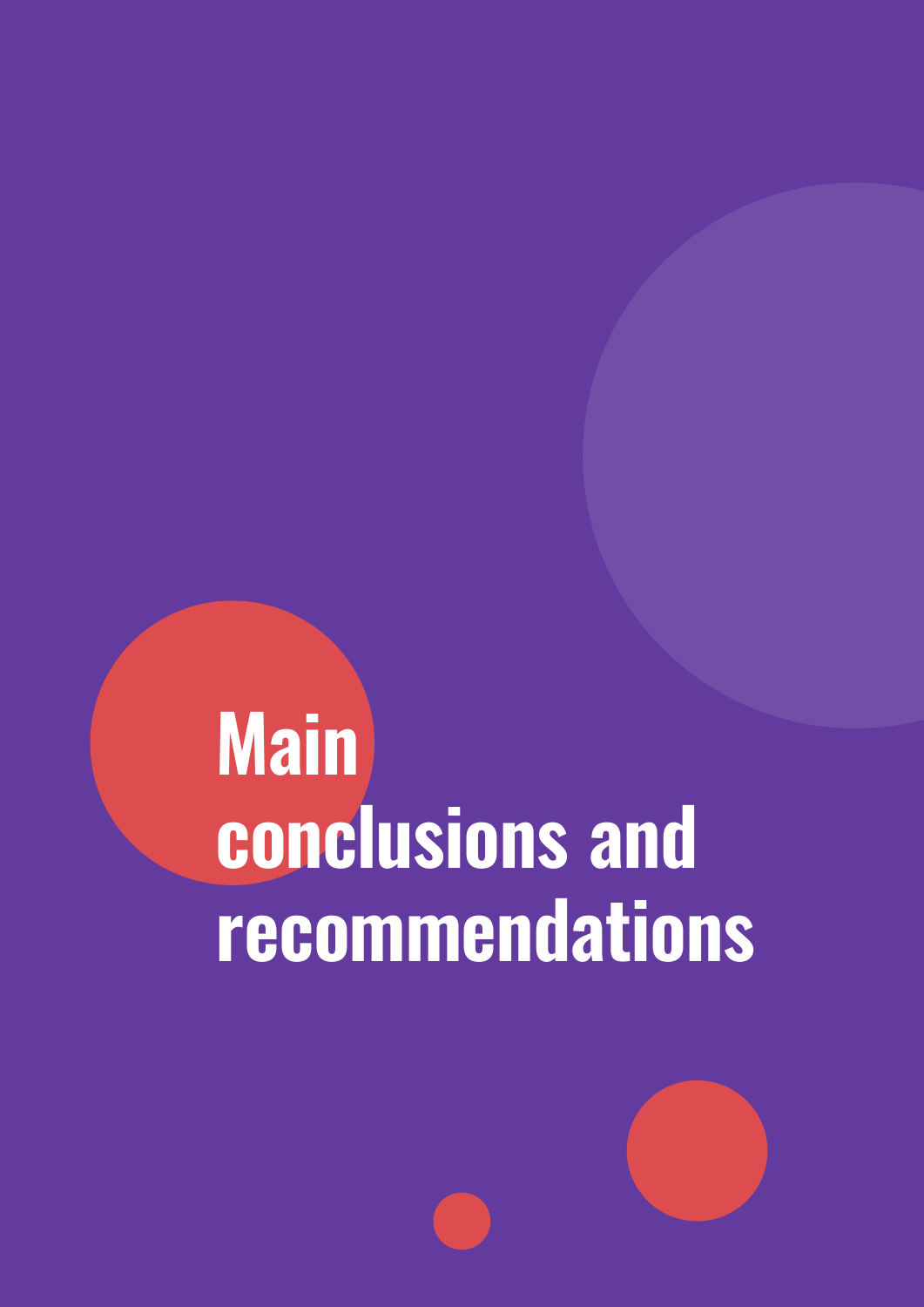## **Conclusions**

## Regarding the national educational policy framework

- 1. The main recommended actions in international public policy frameworks refer to the integration of online safety into the school curricula from a young age; organization of various information and awareness-raising activities for the school community (students, parents, teachers, etc.) and developing institutional policies that would ensure an efficient response of the school to the challenges that children face online.
- 2. Child online safety is not a priority in educational policy documents, being regulated as a subject of extra-curricular activities' program and informal activities with pupils of all ages.
- 3. The Digital competency standards for primary, secondary and high school students, approved by MECR in 2015, do not comply with the Reference Framework DigComp, recommended EU-wide. Online safety is not specified in national standards, although EU-wide, this is one of the key digital competencies.
- 4. The current normative framework does not regulate the ways to identify cases of online abuse in school, neither the intervention procedures for teachers. Practice shows a common trend among school psychologists and teachers of reacting and intervening intuitively, based on their own life experience and guided by their own attitudes and perceptions of the subject.

## Regarding the practices of educational institutions in the field of child safety online

- 5. Child online safety is not present in institutional policies, regulations for the organization and functioning of educational institutions, or in child protection policies. At present, there are only some recommendations of integrating the subject in child protection services, but these recommendations have not been implemented yet.
- 6. Activities educating safe online behaviours in students are organized chaotically, sporadically, the subject being often confused with activities

about online security or cyber-security. The way the subject is approached often involves teaching some rules about online safety, which does not contribute to the development of skills and competencies. These activities are organized chaotically and superficially, usually in the context of "Safer Internet Day" and "Cybersecurity Month".

- 7. Teachers acknowledge the topicality of online risks for the physical and psycho-emotional safety of the child. At the same time, it is not clear to them what they should do to reduce these risks and what the role of the educational institution or teaching staff is. The involvement of teachers in promoting online safety depends on the level of motivation and understanding of the subject. At the moment, teaching activities about online safety aren't perceived as prevention activities for online abuse or as an opportunity to develop children's resilience to abuses.
- 8. Collaborating with parents in promoting child online safety is inefficient. Often, teachers face resilience from parents who don't acknowledge the actuality of the subject, reject the idea that the child is vulnerable online or believe that they don't need to be informed on this subject. Due to the lack of a parental education program, adjusted to the role of parents in the digital age, the subject is approached sporadically with parents. Teachers require thematic resources and trainings on the methods of communication and collaboration with parents about child online safety.
- 9. More than 90% of the educational institutions where we conducted the focus-group discussions for the purpose of this research, don't have specialized content filtering software, to filter the content that children can access through the school wi-fi. Educational institutions are not informed about their obligation to have these measures which are regulated by the normative framework, and they lack control measures from the MECR for their implementation.
- 10. There is no genuine participation of children in activities promoting online safety in schools. Usually, student involvement implies doing projects at the teacher's initiative. There were no direct involvement practices identified – through a student council or other – in improving the policy framework referring to online safety in schools or the relevant practices.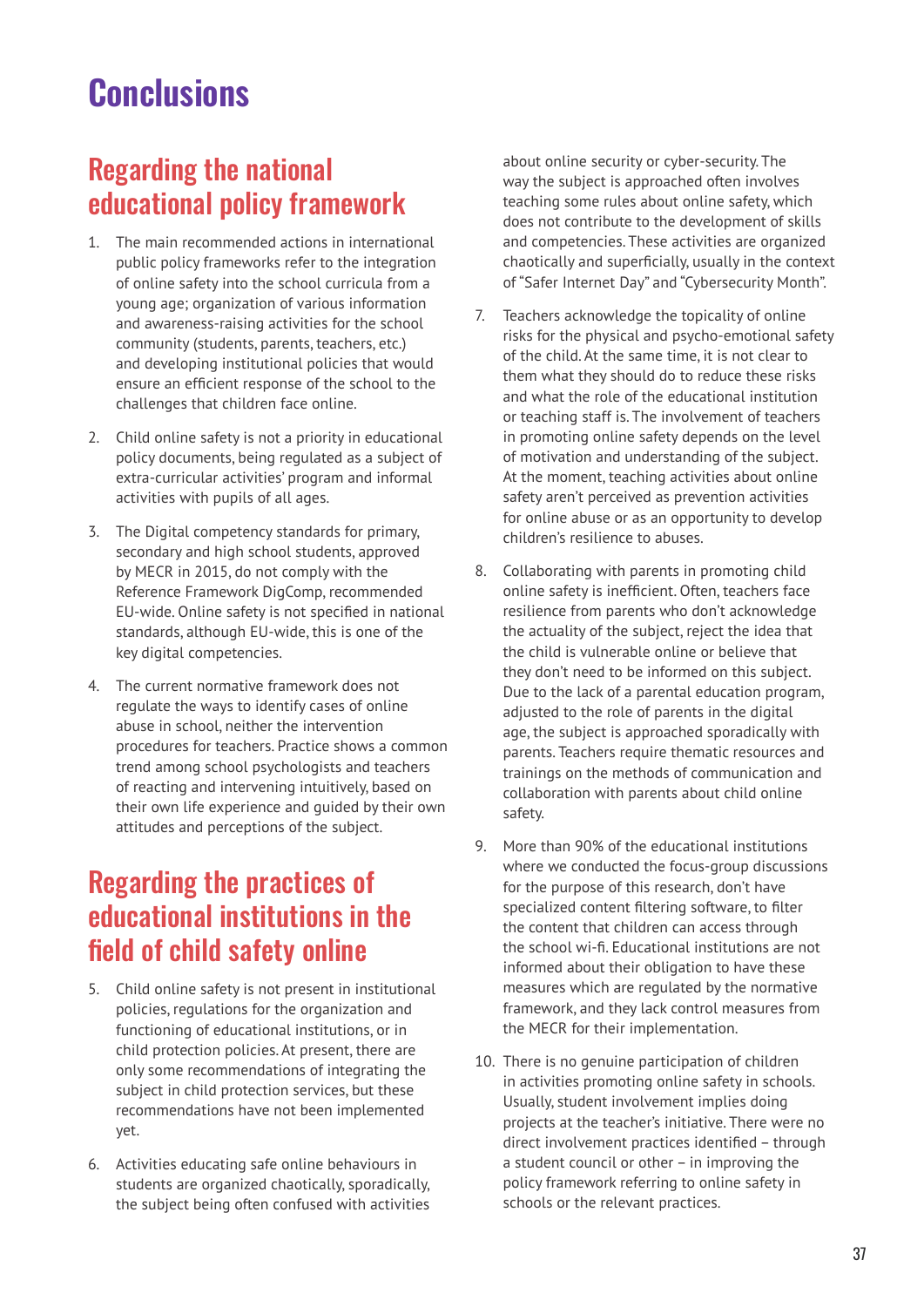11. Teachers and school psychologists are poorly informed about online sexual abuse, how they can identify such abuses and how to intervene in such cases. Moreover, focus-group discussions point out a high level of stereotypes and reluctance towards the subject, which stimulates the blaming of the child.

# **Recommendations**

## Revising the national digital competencies framework

- ~ Update the digital competencies framework for students, in order to integrate online safety into the digital competencies' spectrum, according to the European recommendations in the field;
- ~ Commit to and adopt the European Standards for Digital Competencies DigComp in educational institutions.

## Integrating online safety in institutional policies

- $\sim$  Elaborate a model institutional policy in the field of child online safety and encourage the development of such policies by every educational institution;
- $\sim$  Elaborate detailed instructions that would meet the needs of teachers in better understanding how to protect children from abuse in the online environment, through effective prevention, protection and assistance actions;
- $\sim$  Ensure the development of online safety policies through a participatory process, involving students and parents in dialogues about the improvement of institutional policies, procedures and processes on online safety in schools;
- $\sim$  Create a Committee specialised in online safety in every school, that would guide the carrying out of online abuse prevention activities, the process of elaboration of an intervention plan in cases of identified cases of abuse etc.

12. Existing intervention mechanisms are not adjusted to abuses committed with the use of ICT. Teachers stated the need of elaborating specific procedures for cases of online abuse, that would explain the signs of this form of abuse and intervention recommendations, appropriate to the specific risks of these cases.

## Developing the skills of educational actors in the field of child online safety

- $\sim$  Integrate child online safety into continuous training programs for teachers, school psychologists and staff from the Psycho-pedagogical assistance service;
- $\sim$  Establish the obligation to participate in training courses in the field of child safety online, for all teachers who carry out activities on this subject within the compulsory or optional modules;
- ~ Training of deputy directors for education in the field of child online safety, in order to ensure an effective coordination and guidance of teachers at the institutional level, by a specialist trained in this field;
- $\sim$  Integrate child online safety into parental education programs, and carry out regular information activities for parents about child safety.

## Encouraging informal activities promoting child online safety

- $\sim$  Continue running activities with students about online safety, in the context of Safer Internet Day, through the MECR circulars. Evaluate the opportunity of encouraging the management staff from educational institutions to include the subject in managerial plans, in order to streamline the process of organization and carrying out of the activities by the class tutors;
- ~ Include the Child Online Safety Competition into the Extra-curricular activities' program for primary and secondary schools, cycle I and II - activity that encourages the participation of teachers and students in promoting online safety within the educational institution and at national level.